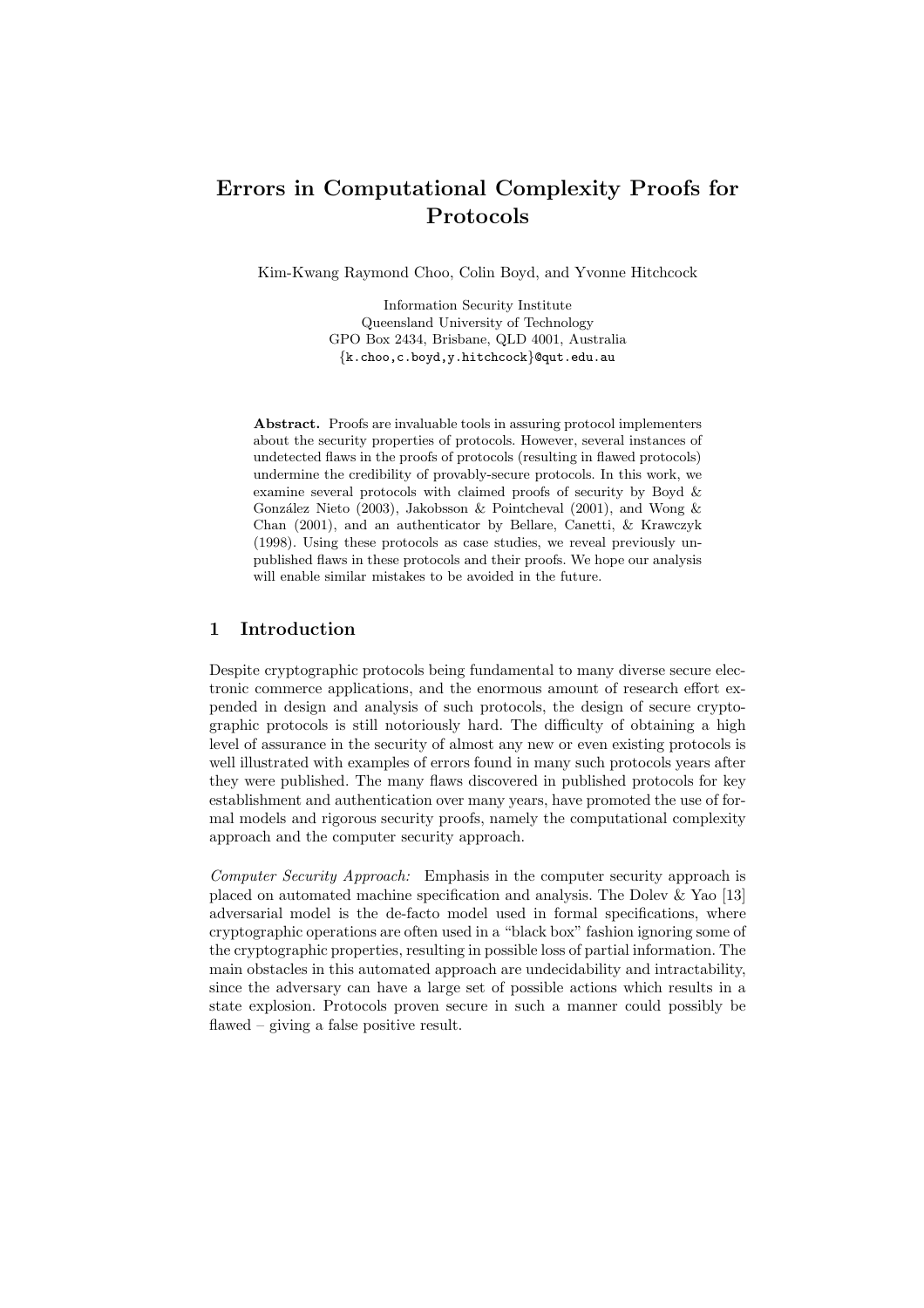Computational Complexity Approach: On the other hand, the computational complexity approach adopts a deductive reasoning process whereby the emphasis is placed on a proven reduction from the problem of breaking the protocol to another problem believed to be hard. The first treatment of computational complexity analysis for cryptography began in the 1980s [14] but it was made popular for key establishment protocols by Bellare & Rogaway. In fact, Bellare & Rogaway [4] provided the first formal definition for a model of adversary capabilities with an associated definition of security. These human-generated proofs provide a strong assurance that the security properties of the protocols are satisfied. However, it is often difficult to obtain correct proofs of security and the number of protocols that possess a rigorous proof of security remains relatively small. Furthermore, such proofs usually entail lengthy and complicated mathematical proofs, which are daunting to most readers [20]. The breaking of provably-secure protocols after they were published is evidence of the difficulty of obtaining correct computational proofs of protocol security. Despite these setbacks, proofs are invaluable for arguing about security and certainly are one very important tool in getting protocols right.

Importance of Specifications and Details: Rogaway [24] pointed out the importance of robust and detailed definitions in concrete security. In fact, specifications adopted in the computer security approach are expected to be precise (without ambiguity) and detailed, as such specifications are subjected to automated checking using formal tools. Boyd & Mathuria [7] also pointed out that it is the responsibility of the protocol designers and not the protocol implementers to define the details of protocol specifications. Protocol implementers (usually non-specialists and/or industrial practitioners) will usually plug-and-use existing provably-secure protocols without reading the formal proofs of the protocols [20]. Bleichenbacher [6] also pointed out that important details are often overlooked in implementations of cryptographic protocols until specific attacks have been demonstrated. Flaws in security proofs or specifications themselves certainly will have a damaging effect on the trustworthiness and the credibility of provablysecure protocols in the real world.

In this work, we advocate the importance of proofs of protocol security, and by identifying some situations where errors in proofs arise, we hope that similar structural mistakes can be avoided in future proofs. We use several protocols with claimed proofs in the Bellare–Rogaway model as case studies, namely the conference key agreement protocol due to Boyd  $\&$  González Nieto [8], the mutual authentication and key establishment protocols (JP-MAKEP) due to Jakobsson & Pointcheval [18] and WC-MAKEP due to Wong & Chan [26]. We also examine an encryption-based MT authenticator due to Bellare, Canetti, & Krawczyk [2].

In the setting of the reductionist proof approach for protocols, the security model comprises protocol participants and a powerful probabilistic, polynomialtime  $(PT)$  adversary A, where the latter is in control of all communication between all parties in the model. The original BR93 proof model was defined only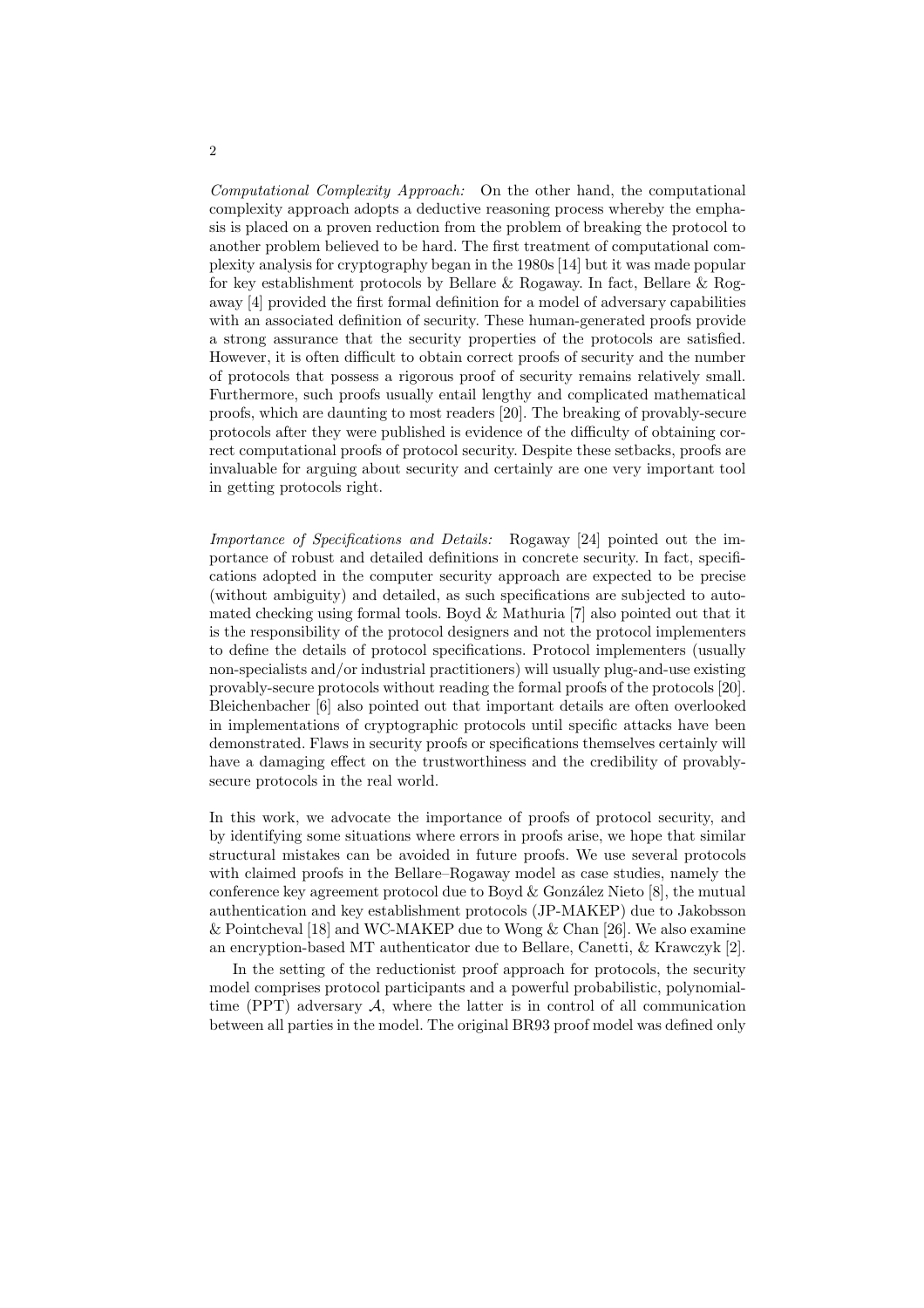for two-party protocols. In subsequent work, the model is extended to analyse three-party server-based protocols [5] and multi-party protocols [9].

 $Boyd-González Nieto Protocol:$  An inappropriate proof model environment is one of the likely areas where protocol proofs might go wrong. In the existing proof of the Boyd–González Nieto conference key agreement protocol [8], we observe that the proof model environment has the same number of parties in the model as in the protocol, which effectively rules out a multi-user setting in which to analyse the signature and encryption schemes. Consequently, this shortcoming fails to include the case where  $A$  is able to corrupt a player that does not participate in the particular key agreement protocol session, and obtains a fresh key of any initiator principal by causing disagreement amongst parties about who is participating in the key exchange.

The attack we reveal on Boyd–González Nieto conference key agreement protocol is also known as an unknown key share attack, first described by Diffie, van Oorschot, & Wiener in 1992 [12]. As discussed by Boyd & Mathuria [7, Chapter 5.1.2], A need not obtain the session key to profit from this attack. Consider the scenario whereby A will deliver some information of value (such as e-cash) to B. Since B believes the session key is shared with  $A$ ,  $A$  can claim this credit deposit as his. Also, a malicious adversary,  $A$ , can exploit such an attack in a number of ways if the established session key is subsequently used to provide encryption (e.g., in AES) or integrity [19].

In the attack on Boyd–Gonzalez-Nieto protocol, A is able to reveal the key of a non-partner oracle whose key is the same as the initiator principal, thus violating the key establishment goal. The existence of this attack means that the proof of Boyd–González Nieto's protocol is invalid, since the proof model allows Corrupt queries. Protocols proven secure in a proof model that allows the "Corrupt" query (in the proof simulation) ought to be secure against the unknown key share attack, since if a key is to be shared between some parties,  $U_1, U_2$ , and  $U_3$ , the corruption of some other (non-related) player in the protocol, say  $U_4$ , should not expose the session key shared between  $U_1$ ,  $U_2$ , and  $U_3$ . In the proof simulations of the protocols on which we perform an unknown key share attack,  $A$  does not corrupt the owner or the perceived partners of the target Test session, but instead corrupts some other (non-related) player in the protocol that is not associated with the target Test session or a member of the "attacked" protocol session.

JP-MAKEP: We also describe an unknown key share attack on the JP-MAKEP which breaks the reduction of the proof from JP-MAKEP to the discrete logarithm problem. Similarly to the Boyd–González Nieto protocol, the proof model allows Corrupt queries for clients, and hence secure protocols ought to be immune to unknown key share attacks.

WC-MAKEP: An attack against WC-MAKEP is described where an adversary A is able to obtain a fresh key of an initiator oracle by revealing a non-partner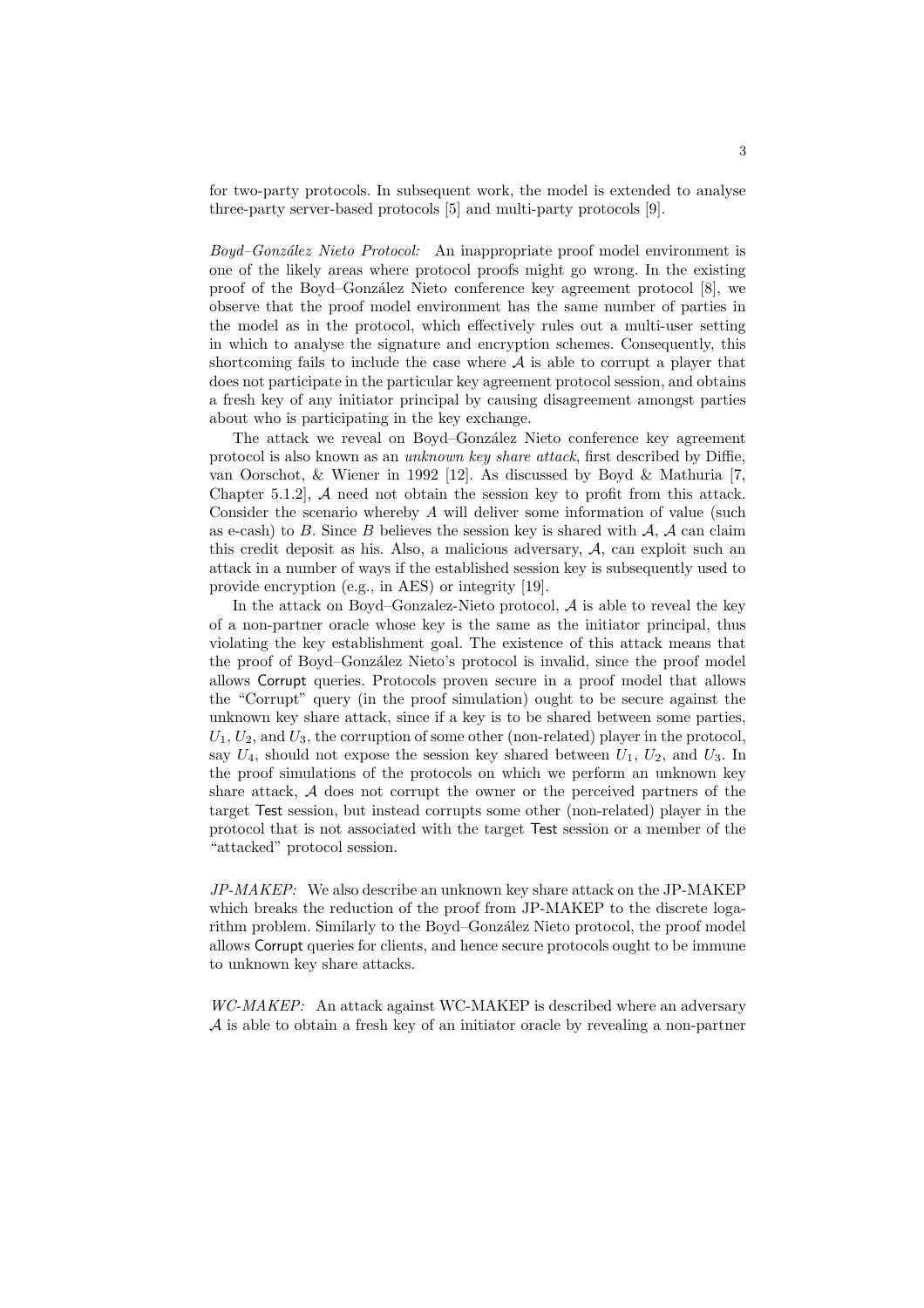server oracle sharing the same session key. The proof was sketchy and failed to provide any simulation.

Encryption-Based Authenticator: In the Bellare–Canetti–Krawczyk encryptionbased authenticator, we demonstrate that an adversary  $A$  is able to use a Session-State Reveal query to find the one-time  $MAC$  key and use it to authenticate a fraudulent message. We identify the problem (in its proof) to be due to an incomplete proof specification (Session-State Reveal queries not adequately considered), which results in the failure of the proof simulation where the adversary has a non-negligible advantage, but the  $MAC$  forger,  $F$ , does not have a non-negligible probability of forging a  $MAC$  digest (since it fails). This violates the underlying assumption in the proof. We also demonstrate how the flaw in this MT authenticator invalidates the proof of protocols that use the MT-authenticator using protocol 2DHPE [16] as a case study.

Organization of Paper: Section 2 briefly explains the Bellare-Rogaway and the Canetti–Krawczyk models. Section 3 revisits the Boyd–González Nieto conference key agreement protocol, the JP-MAKEP, and the WC-MAKEP. Previously unpublished attacks on these protocols are demonstrated and flaws in the existing proofs are revealed. We conclude this section by proposing fixes to the protocols. Fixed protocols are not proven secure, and are presented mainly to provide a better insight into the proof failures. Section 4 revisits the encryptionbased MT-authenticator proposed by Bellare, Canetti, & Krawczyk [2]. Finally, Section 5 presents the conclusions.

# 2 Informal Overview of the Bellare-Rogaway and Canetti–Krawczyk Models

Throughout this paper, the Bellare  $\&$  Rogaway 1993 model, 1995 model [4, 5], the Bellare, Pointcheval, & Rogaway 2000 model [3], and the Canetti & Krawczyk 2001 model [2, 10] model will be referred to as the BR93, BR95 BPR2000, and CK2001 models respectively. Collectively, the BR93, BR95, and BPR2000 models are known as the Bellare-Rogaway model.

#### 2.1 Bellare-Rogaway Models

In the Bellare-Rogaway model, the adversary,  $A$ , is defined to be a probabilistic machine that is in control of all communications between parties and is allowed to intercept, delete, delay, and/or fabricate any messages at will.  $A$  interacts with a set of  $\Pi_{U_u, U_v}^i$  oracles (i.e.,  $\Pi_{U_u, U_v}^i$  is defined to be the  $i^{\text{th}}$  instantiation of a principal  $U_u$  in a specific protocol run and  $U_v$  is the principal with whom  $U_u$ wishes to establish a secret key). Let  $n$  denote the number of players allowed in the model, where n is polynomial in the security parameter  $k$ . The predefined oracle queries are shown in Table 1.

4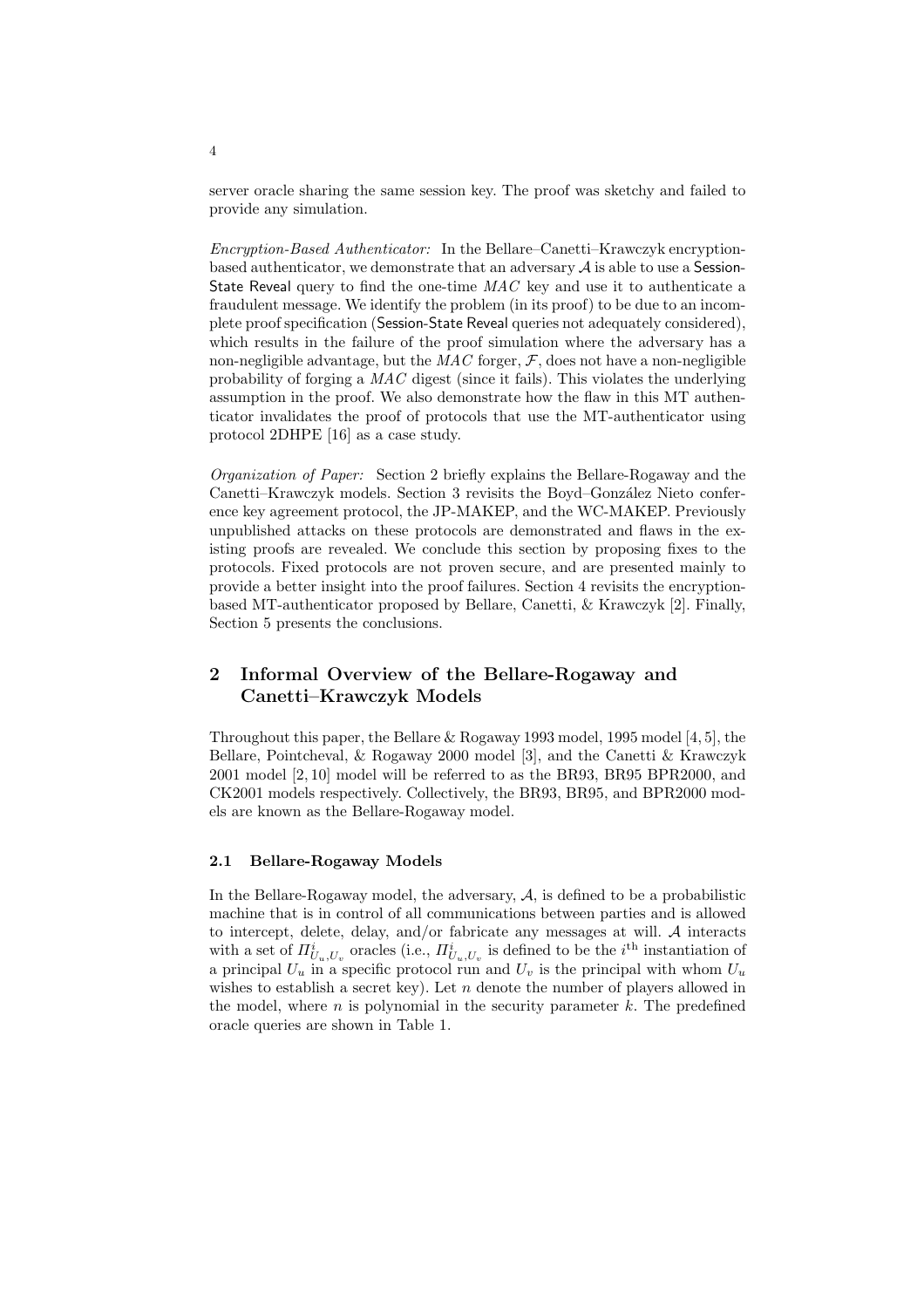A Send $(U_u, U_v, i, m)$  query to oracle  $\varPi_{U_u, U_v}^i$  computes a response according to the protocol specification and decision on whether to accept or reject yet, and returns them to the adversary A. If the client oracle,  $\prod_{u}^{i} U_u$ , has either accepted with some session key or terminated, this will be made known to A.

The Reveal $(U_u, U_v, i)$  query captures the notion of known key security. Any client oracle,  $\prod_{u}^{i} U_{u}, U_{v}$ , upon receiving such a query and if it has accepted and holds some session key, will send this session key back to  $A$ .

The Corrupt( $U_u, K_E$ ) query captures unknown key share attacks and insider attacks. This query allows  $A$  to corrupt the principal  $U_u$  at will, and thereby learn the complete internal state of the corrupted principal. Notice that a Corrupt query does not result in the release of the session keys since  $A$  already has the ability to obtain session keys through Reveal queries. In the BR95 model, this query also gives  $A$  the ability to overwrite the long-lived key of the corrupted principal with any value of her choice (i.e.  $K_E$ ).

The  $Test(U_u, U_v, i)$  query is the only oracle query that does not correspond to any of  $\mathcal{A}$ 's abilities. If  $\Pi_{U_u,U_v}^i$  has accepted with some session key and is being asked a Test $(U_u, U_v, i)$  query, then depending on a randomly chosen bit b, A is given either the actual session key or a session key drawn randomly from the session key distribution.

Table 1. Informal description of the oracle queries

The definition of security depends on the notions of partnership of oracles and indistinguishability. The definition of partnership is used in the definition of security to restrict the adversary's Reveal and Corrupt queries to oracles that are not partners of the oracle whose key the adversary is trying to guess. An important difference between the three Bellare–Rogaway models is in the way partner oracles are defined (i.e. the definition of partnership). The BR93 model defines partnership using the notion of matching conversations, where a conversation is defined to be the sequence of messages sent and received by an oracle. The sequence of messages exchanged (i.e., only the Send oracle queries) are recorded in the transcript,  $T$ . At the end of a protocol run,  $T$  will contain the record of the Send queries and the responses. Definition 1 gives a simplified definition of matching conversations.

**Definition 1 (BR93 Matching Conversations)** Let  $n_S$  be the maximum number of sessions between any two parties in the protocol run.  $\prod_{A,B}^i$  and  $\prod_{B,A}^j$  are said to be partners if they both have matching conversations, where

$$
C_A = (\tau_0, 'start', \alpha_1), (\tau_2, \beta_1, \alpha_2)
$$
  
\n
$$
C_B = (\tau_1, \alpha_1, \beta_1), (\tau_3, \alpha_2, *), \text{ for } \tau_0 < \tau_1 < \dots
$$

Partnership in the BR95 model is defined using the notion of a partner function, which uses the transcript (the record of all SendClient and SendServer oracle queries) to determine the partner of an oracle. However, no explicit definition of partnership was provided in the original paper since there is no single partner function fixed for any protocol. Instead, security is defined predicated on the existence of a suitable partner function. Two oracles are BR95 partners if, and only if, the specific partner function in use says they are.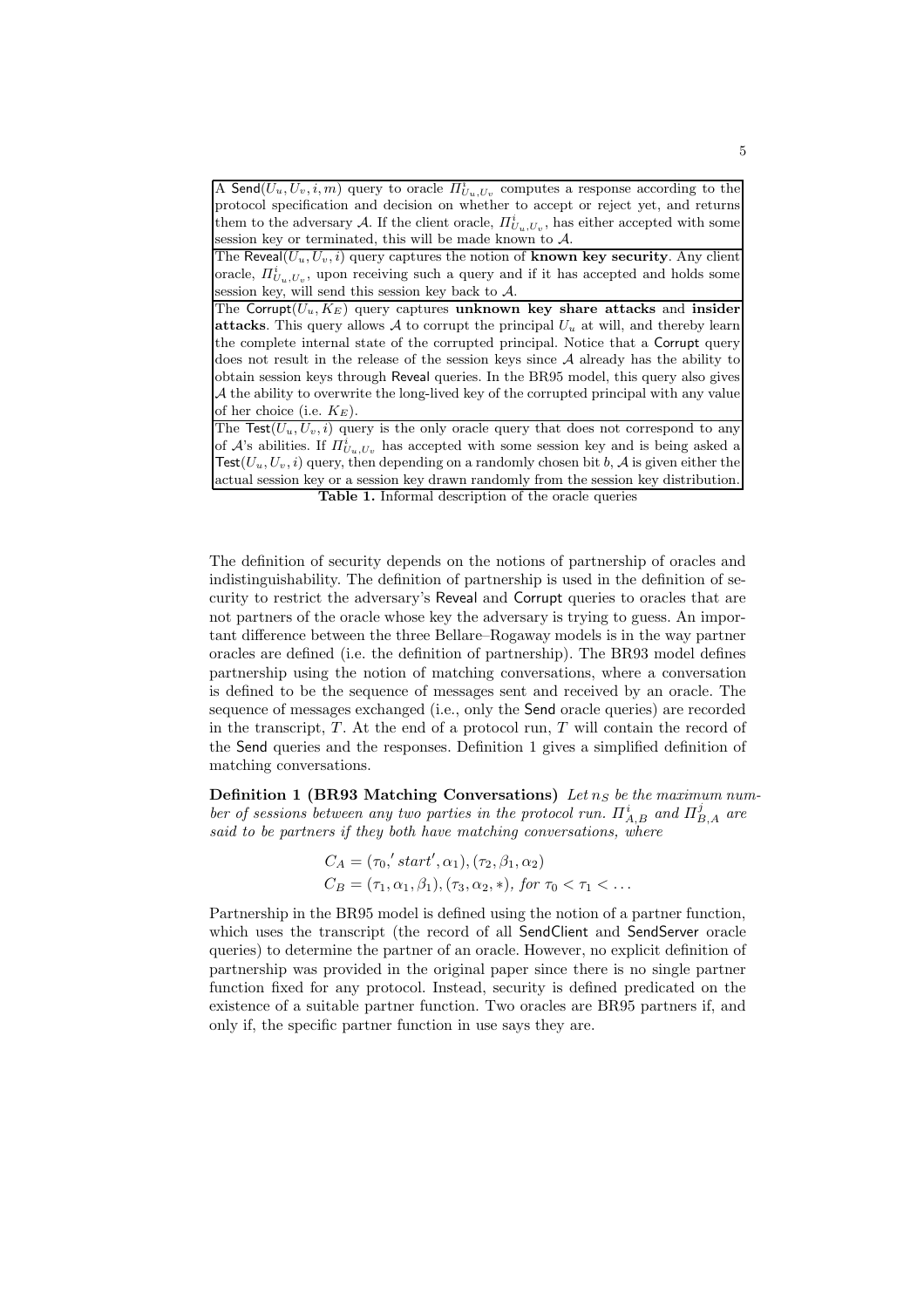BPR2000 partnership is defined based on the notion of session identifiers (SIDs) where SIDs are suggested to be the concatenation of messages exchanged during the protocol run. In this model, an oracle who has accepted will hold the associated session key, a SID and a partner identifier (PID). Note that any oracle that has accepted will have at most one partner, if any at all. Definition 2 describes the definition of partnership in the BPR2000 model.

Definition 2 (BPR2000 Partnership) Two oracles,  $\Pi_{A,B}^{i}$  and  $\Pi_{B,A}^{j}$ , are partners if, and only if, both oracles have accepted the same session key with the same SID, have agreed on the same set of principals (i.e. the initiator and the responder of the protocol), and no other oracles besides  $\Pi_{A,B}^{i}$  and  $\Pi_{B,A}^{j}$  have accepted with the same SID.

#### 2.2 Canetti-Krawczyk Model

In the CK2001 model, there are two adversarial models, namely the unathenticatedlinks adversarial model (UM) and the authenticated-links adversarial model (AM). Let  $\mathcal{A}_{\text{UM}}$  denote the adversary in the UM, and  $\mathcal{A}_{\text{AM}}$  denote the adversary in the AM. The difference between  $A_{AM}$  and  $A_{UM}$  lies in their powers. Table 2 provides an informal description of the oracle queries allowed for both  $A_{AM}$  and  $A_{UM}$ . Let n denote the number of players allowed in the model, where  $n$  is polynomial in the security parameter  $k$ .

Oracle  $\varPi^i_{U_u,U_v},$  upon receiving a Session-State Reveal $(U_u,U_v,i)$  query and if it has neither accepted nor held some session key, will return all its internal state (including any ephemeral parameters but not long-term secret parameters) to the adversary. Session − Key Reveal, Corrupt, and Test are equivalent to the Reveal, Corrupt, and Test queries in Table 1 respectively.

Send( $U_u, U_v, i, m$ ) is equivalent to the Send query in Table 1. However,  $\mathcal{A}_{AM}$  is restricted to only delay, delete, and relay messages but not to fabricate any messages or send a message more than once.

Table 2. Informal description of the oracle queries allowed for  $A_{AM}$  and  $A_{UM}$ 

A protocol that is proven to be secure in the AM can be translated to a provably secure protocol in the UM with the use of an authenticator. Definition 3 provides the definition of an autheticator.

Definition 3 (Definition of an Authenticator) An authenticator is defined to be a mapping transforming a protocol  $\pi_{AM}$  in the AM to a protocol  $\pi_{UM}$  in the UM such that  $\pi_{\text{UM}}$  emulates  $\pi_{\text{AM}}$ .

In other words, the security proof of a UM protocol depends on the security proofs of the MT-authenticators used and that of the associated AM protocol. If any of these proofs break down, then the proof of the UM protocol is invalid. CK2001 partnership can be defined using the notion of matching sessions, as described in Definition 4.

6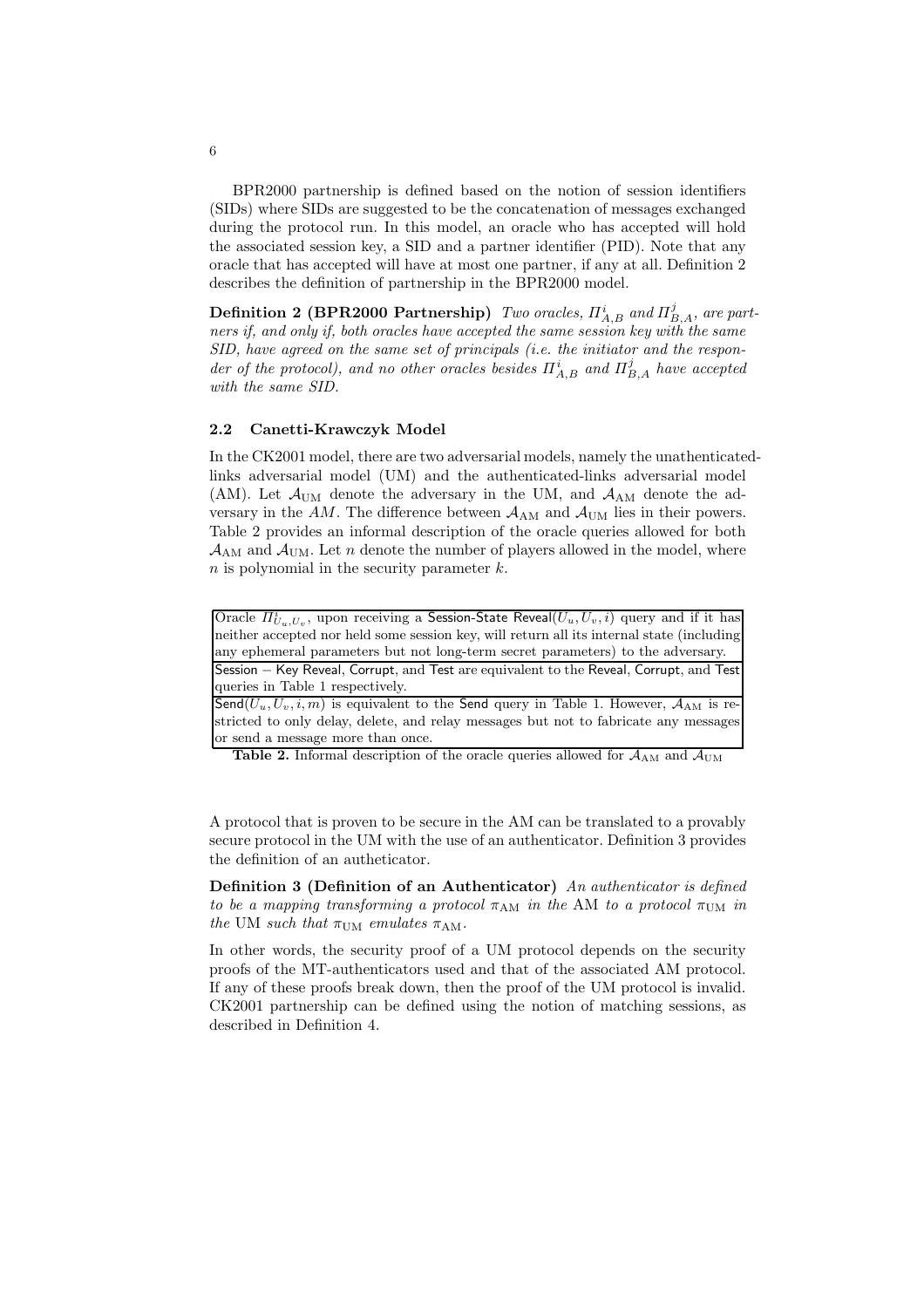Definition 4 (Matching Sessions) Two sessions are said to be matching if they have the same session identifier (SIDs) and corresponding partner identifier (PIDs).

#### 2.3 Definition of Freshness

Freshness is used to identify the session keys about which  $A$  ought not to know anything because  $A$  has not revealed any oracles that have accepted the key and has not corrupted any principals knowing the key. Definition 5 describes freshness, which depends on the respective notion of partnership. The following definition of freshness does not incorporate the notion of forward secrecy, or the notions of session expiry and exposure in the Canetti–Krawczyk model since these notions are not necessary to explain our attacks.

**Definition 5 (Definition of Freshness)** Oracle  $\Pi_{A,B}^i$  is fresh (or holds a fresh session key) at the end of execution, if, and only if, (1)  $\Pi_{A,B}^{i}$  has accepted with or without a partner oracle  $\Pi_{B,A}^j$ , (2) both  $\Pi_{A,B}^i$  and  $\Pi_{B,A}^j$  oracles have not been sent a Reveal query (or Session-State Reveal in the  $CK2001$  model), and (3) A and B have not been sent a Corrupt query.

#### 2.4 Definition of Security

Security in the models is defined using the game  $G$ , played between a malicious adversary  $\mathcal A$  and a collection of  $\Pi^i_{U_x,U_y}$  oracles for players  $U_x,U_y\in\{U_1,\ldots,U_{N_p}\}$ and instances  $i \in \{1, \ldots, N_s\}$ . The adversary A runs the game G, whose setting is explained below:

Stage 1: A is able to send any oracle queries at will.

- **Stage 2:** At some point during  $\mathcal{G}, \mathcal{A}$  will choose a fresh session on which to be tested and send a Test query to the fresh oracle associated with the test session. Depending on the randomly chosen bit  $b$ ,  $A$  is given either the actual session key or a session key drawn randomly from the session key distribution.
- Stage 3: A continues making any oracle queries at will but cannot make Corrupt or Session-State/Key Reveal queries that trivially expose the test session key.
- **Stage 4:** Eventually,  $\tilde{A}$  terminates the game simulation and outputs a bit  $b'$ , which is its guess of the value of b.

Success of  $\mathcal A$  in  $\mathcal G$  is measured in terms of  $\mathcal A$ 's advantage in distinguishing whether A receives the real key or a random value. A wins if, after asking a  $\textsf{Test}(U_1,U_2,i)$ query, where  $\Pi_{U_1,U_2}^i$  is fresh and has accepted,  $\mathcal{A}$ 's guess bit  $b'$  equals the bit b selected during the  $\textsf{Test}(U_1,U_2,i)$  query. Let the advantage function of A be denoted by  $\mathsf{Adv}^{\mathcal{A}}(k)$ , where  $\mathsf{Adv}^{\mathcal{A}}(k) = 2 \times \mathsf{Pr}[b = b'] - 1$ .

The notions of security for entity authentication are client-to-server authentication, server-to-client authentication, and mutual authentication. An adversary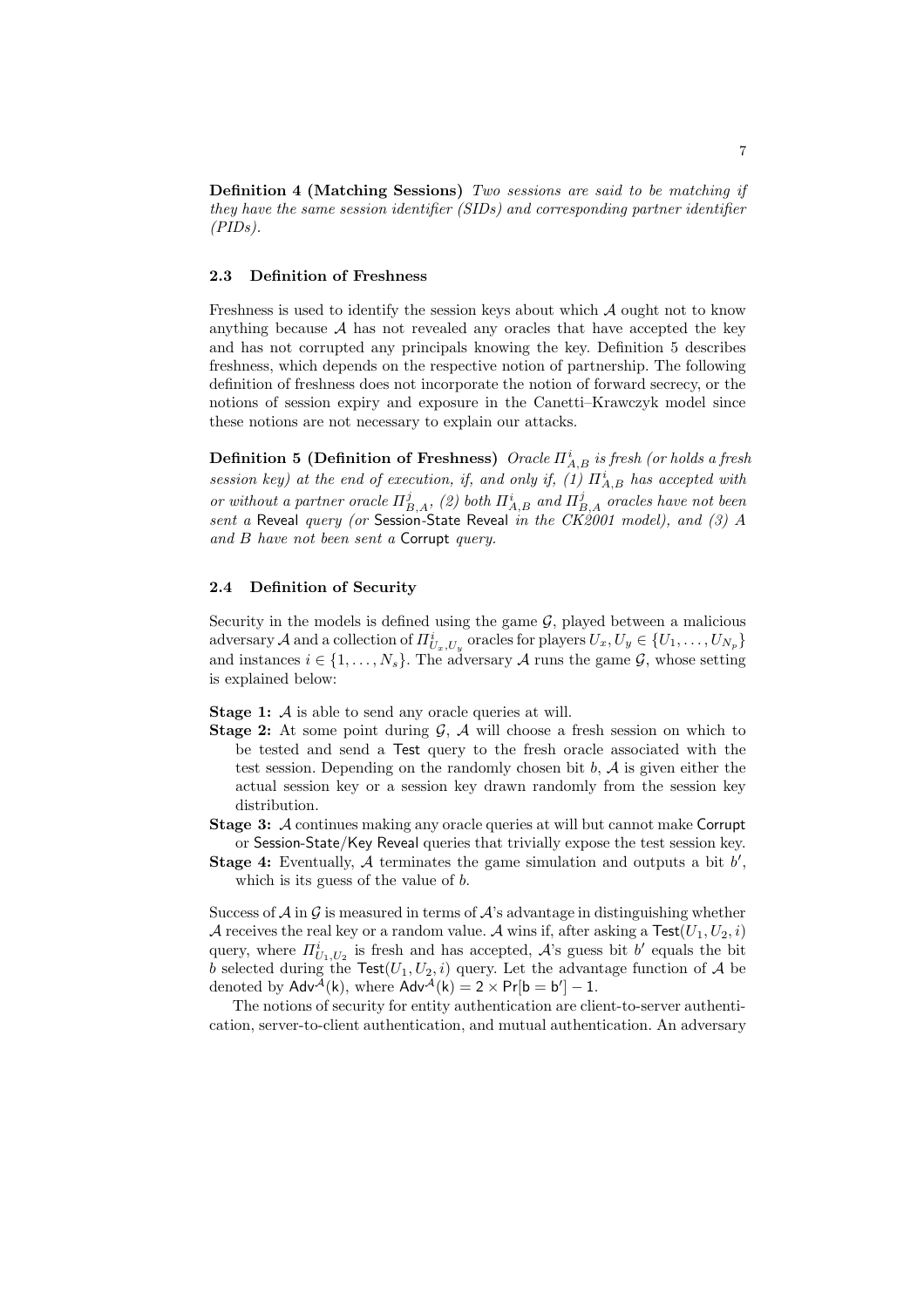is said to violate client-to-server authentication if some fresh server oracle terminates with no partner. Similarly, an adversary is said to violate server-to-client authentication if some fresh client oracle terminates with no partner. An adversary is said to violate mutual authentication if some fresh oracle terminates with no partner.

Definitions 6, 7, and 8 describes the definition of security for the BR95 model, the BPR2000 model, and both the BR93 and CK2001 models respectively.

Definition 6 (BR95 Definition of Security) A protocol is secure in the BR95 model if both the following requirements are satisfied: (1) When the protocol is run between two oracles  $\Pi_{A,B}^i$  and  $\Pi_{B,A}^j$  in the absence of a malicious adversary, both  $\prod_{A,B}^i$  and  $\prod_{B,A}^j$  accept and hold the same session key. (2) For all probabilistic, polynomial-time (PPT) adversaries A,  $Adv^{\mathcal{A}}(k)$  is negligible.

Definition 7 (BPR2000 Definition of Security) A protocol is secure in the BPR2000 model if both the following requirements are satisfied: (1) When the protocol is run between two oracles  $\Pi_{A,B}^i$  and  $\Pi_{B,A}^j$  in the absence of a malicious adversary, both  $\prod_{A,B}^i$  and  $\prod_{B,A}^j$  accept and hold the same session key. (2) For all probabilistic, polynomial-time (PPT) adversaries A, the advantage that A has in violating entity authentication is negligible, and  $\mathsf{Adv}^{\mathcal{A}}(k)$  is negligible.

Definition 8 (BR93 and CK2001 Definitions of Security) A protocol is secure in the BR93 and CK2001 models if both the following requirements are satisfied: (1) When the protocol is run between two oracles  $\Pi_{A,B}^{i}$  and  $\Pi_{B,A}^{j}$  in the absence of a malicious adversary, both  $\prod_{A,B}^i$  and  $\prod_{B,A}^j$  accept and hold the same session key, and (2) For all PPT adversaries  $A$ , (a) If uncorrupted oracles  $\Pi_{A,B}^{i}$  and  $\Pi_{B,A}^{j}$  complete matching sessions, then both  $\overline{\Pi}_{A,B}^{i}$  and  $\Pi_{B,A}^{j}$  must hold the same session key, and (b)  $\mathsf{Adv}^{\mathcal{A}}(k)$  is negligible.

# 3 Flawed Proofs in the Bellare–Rogaway Model

#### 3.1 Boyd–González Nieto Conference Key Agreement Protocol

The conference key agreement protocol [8] shown in Figure 1 carries a claimed proof of security in the BR93 model, but uses a different definition of partnership than that given in the original model description. Although this protocol was proposed fairly recently, it has been widely cited and used as a benchmark. In the protocol, the notation  $(e_U, d_U)$  denotes the encryption and signature keys of principal U respectively,  $\{\cdot\}_{e_U}$  denotes the encryption of some message under key  $e_U, \sigma_{d_U}(\cdot)$  denotes the signature of some message under the signature key  $d_U, N_U$ denotes the random nonce chosen by principal  $U, H$  denotes some secure oneway collision-resistant hash function, and  $SK_U$  denotes the session key accepted by U. The protocol involves a set of p users,  $\mathcal{U} = \{U_1, U_2, \ldots, U_p\}.$ 

The initiator,  $U_1$ , randomly selects a k-bit challenge  $N_1$ , encrypts  $N_1$  under the public keys of the other participants in the protocol, signs the encrypted

8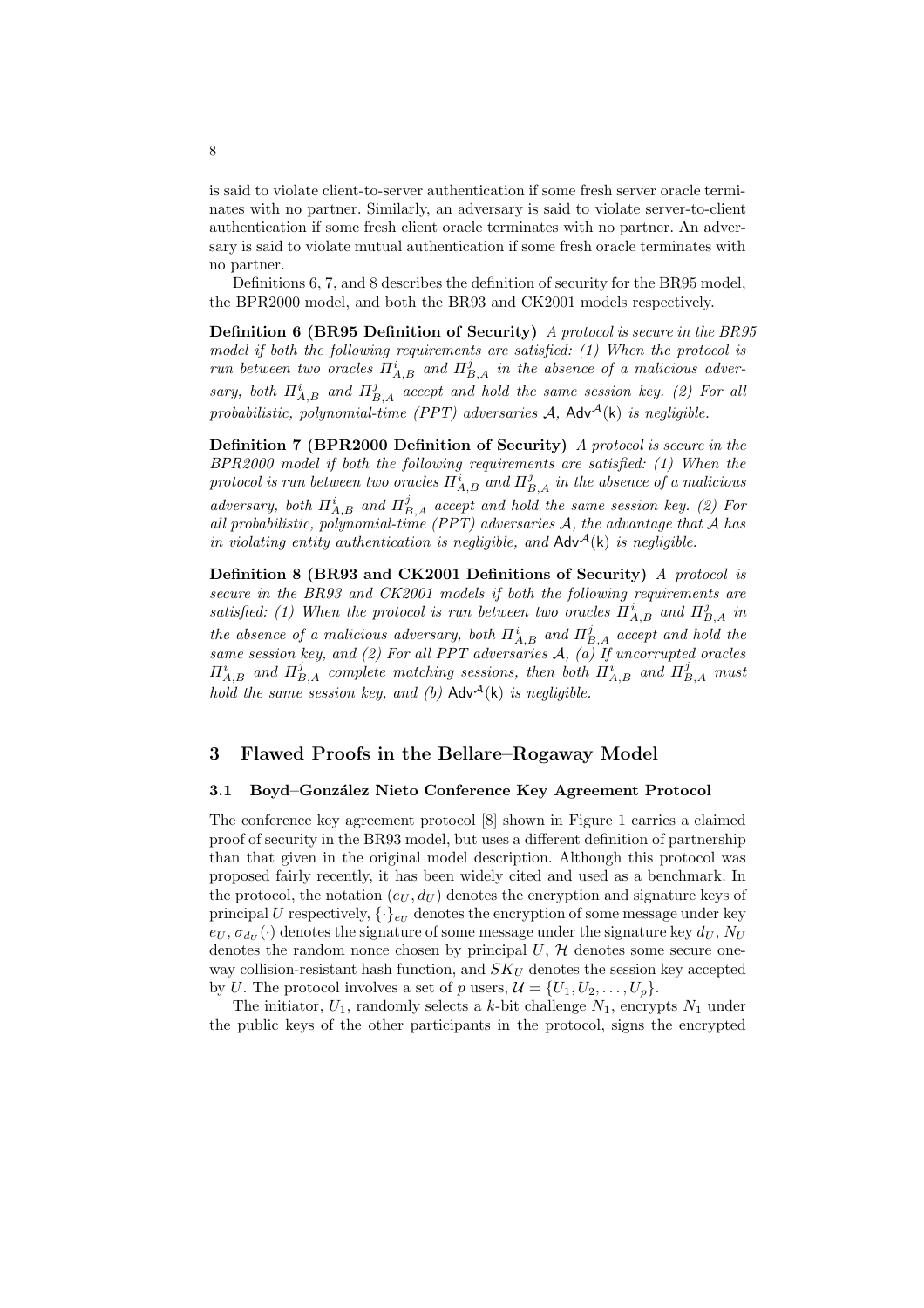nonces  $\{N_1\}_{e_{U_2}}, \ldots, \{N_1\}_{e_{U_p}}$  and broadcasts these messages in protocol flows 1 and 2 as shown in Figure 1. The other principals, upon receiving the broadcasted messages, will respond with their identity and a random nonce. All principals are then able to compute the shared session key  $SK_{U_i} = \mathcal{H}(N_1||N_2||...||N_p)$ . The session identifier (SID) in the protocol is defined to be the concatenation of messages received and sent. Note that the adversary,  $A$ , is allowed to capture and suppress any broadcasted messages in the network.

| 1. $U_1 \rightarrow * : \mathcal{U} = \{U_1, U_2, \ldots, U_p\}, \sigma_{d_{U_1}}(\mathcal{U}, \{N_1\}_{e_{U_2}}, \ldots, \{N_1\}_{e_{U_n}})$ |  |
|-----------------------------------------------------------------------------------------------------------------------------------------------|--|
| 2. $U_1 \to * : \{N_1\}_{e_{U_i}}$ for $1 < i \leq p$                                                                                         |  |
| 3. $U_i \rightarrow * : U_i, N_i$                                                                                                             |  |
| The session key is $SK_{U_i} = \mathcal{H}(N_1  N_2    N_p)$ .                                                                                |  |

Fig. 1. Boyd–González Nieto conference key agreement protocol

3.1.1 Unknown Key Share Attack Figure 2 shows the execution of the Boyd–González Nieto conference key agreement protocol in the presence of a malicious adversary, A. For simplicity, let  $\mathcal{U} = \{U_1, U_2, U_3\}$  and  $\mathcal{U}_{\mathcal{A}} = \{\mathcal{A}, U_2, U_3\},\$ which denote two different sessions.



Fig. 2. Unknown key share attack

In Figure 2, the actions of the entities are as follows:

- 1. The initiator,  $U_1$ , encrypts  $N_1$  under the public keys of the other participants in the protocol (i.e.,  $\mathcal{U} \setminus U_1$ ), signs the encrypted nonces  $\{N_1\}_{e_{U_2}}, \{N_1\}_{e_{U_3}}$ together with  $U$ , and broadcasts these messages in protocol flows 1 and 2.
- 2. A malicious adversary,  $A$ , intercepts the broadcasted messages sent by  $U_1$ . In other words, the broadcasted messages sent by  $U_1$  never reach the intended recipients,  $U_2 \& U_3$ .

 $-$  A then signs the intercepted encrypted nonces  $\{N_1\}_{e_{U_2}}, \{N_1\}_{e_{U_3}}$  together with  $\mathcal{U}_{\mathcal{A}}$  (instead of  $\mathcal{U}$ ) under  $\mathcal{A}$ 's signing key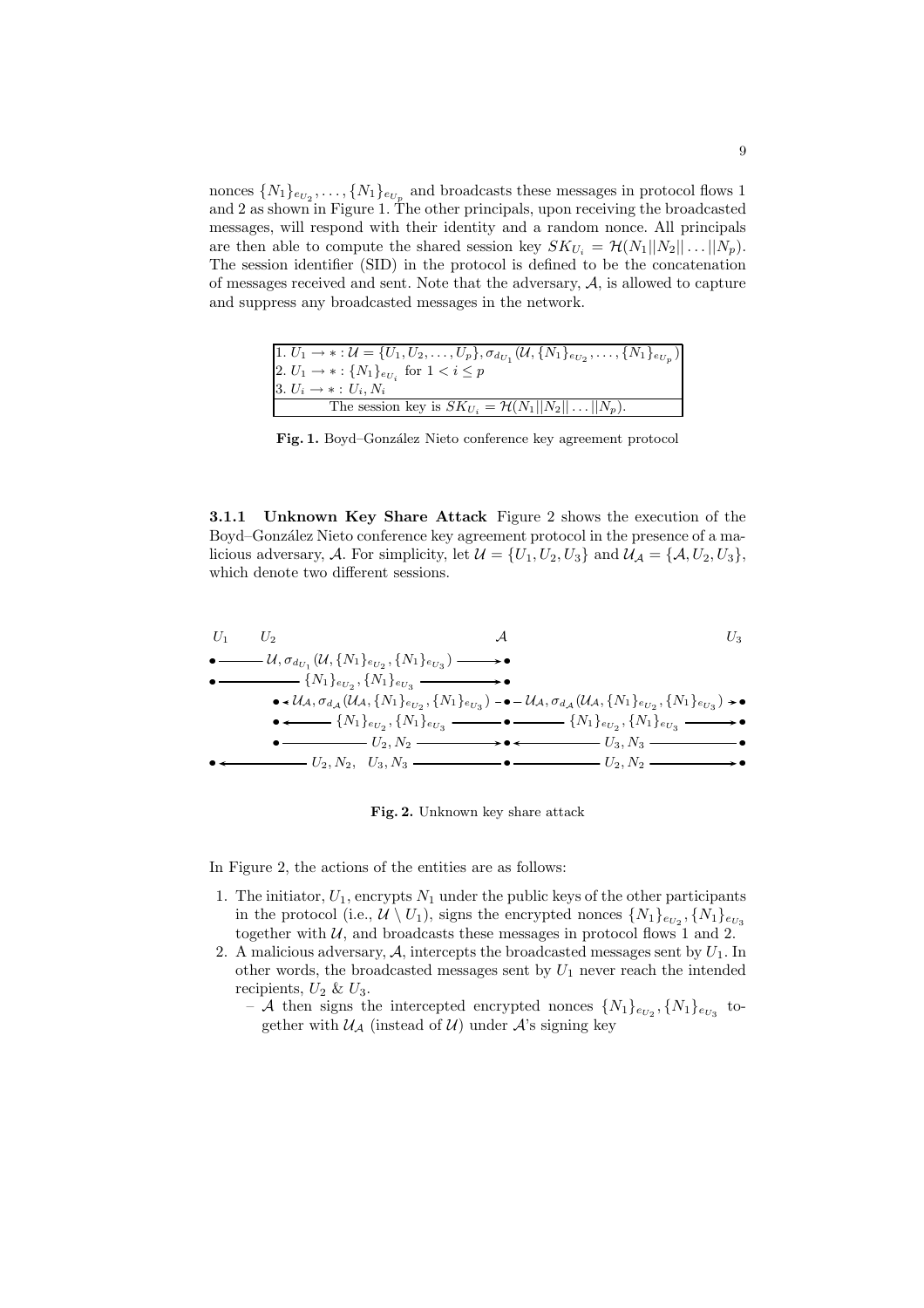- $-$  A now acts as the **initiator** in a **different session** and broadcasts these messages in protocol flows 1 and 2.
- 3.  $U_2 \& U_3$  upon receiving the broadcasted messages, will reply to A with their identity and a random nonce.
- 4. A impersonates  $U_2 \& U_3$  and forwards the messages from  $U_2 \& U_3$  to  $U_1$ .
- 5.  $U_1$ ,  $U_2$  &  $U_3$  are then able to compute the shared session key  $SK_{U_i}$  =  $\mathcal{H}(N_1||N_2|, \ldots ||N_n).$

Table 3 describes the internal states of players  $U_1$ ,  $U_2$  &  $U_3$  at the end of the protocol execution shown in Figure 2. We observe that  $U_1$  is not partnered with either  $U_2$  or  $U_3$  according to Definition 2, since  $U_1$  does not have matching SIDs or agreeing PIDs (Krawczyk termed such an attack a key-replication attack [22] whereby  $A$  succeeds in forcing the establishment of a session,  $S_1$ , other than the Test session or its matching session that has the same key as the Test session. In this case,  $A$  can distinguish whether the Test-session key is real or random by asking a Reveal query to the oracle associated with  $S_1$ .).

| $U$ sid <sub><math>U</math></sub>                                                                                                                                                        | $pid_U$ |
|------------------------------------------------------------------------------------------------------------------------------------------------------------------------------------------|---------|
| $ U_1  \mathcal{U}, \sigma_{d_{U_1}}(\mathcal{U}, \{N_1\}_{e_{U_2}}, \{N_1\}_{K_{U_3}}), \{N_1\}_{e_{U_2}}, \{N_1\}_{e_{U_3}}, U_2, N_2, U_3, N_3   \{U_2, U_3\} $                       |         |
| $U_2U_4$ , $\sigma_{d_{\mathcal{A}}}(\mathcal{U}_{\mathcal{A}}, \{N_1\}_{e_{U_2}}, \{N_1\}_{e_{U_3}}), \{N_1\}_{e_{U_2}}, \{N_1\}_{e_{U_3}}, U_2, N_2, U_3, N_3   \{\mathcal{A}, U_3\} $ |         |
| $U_3U_4$ , $\sigma_{dA}(U_A, \{N_1\}_{e_{U_2}}, \{N_1\}_{e_{U_3}}), \{N_1\}_{e_{U_2}}, \{N_1\}_{e_{U_3}}, U_2, N_2, U_3, N_3 \{\mathcal{A}, U_2\} $                                      |         |
| <b>Table 3.</b> Internal states of players $U_1$ , $U_2$ , and $U_3$                                                                                                                     |         |

 $U_1$  believes that the session key  $SK_{U_1}$  is being shared with  $U_2$  and  $U_3$ , but  $U_2$ (and  $U_3$  respectively) believes the key  $SK_{U_2} = \mathcal{H}(N_1||N_2||N_3) = SK_{U_3} = SK_{U_1}$ is being shared with  $A$  and  $U_3$  (and  $U_2$  respectively), when in fact, the key is being shared among  $U_1$ ,  $U_2$ , and  $U_3$ . However,  $SK_{U_1} = SK_{U_2} = SK_{U_3}$  $\mathcal{H}(N_1||N_2||N_3)$ . Although the adversary A does not know the value of the session key (since  $A$  does not know the value of  $N_1$ ),  $A$  is able to send a Reveal query to the session associated with either  $U_2$  or  $U_3$  and obtain  $SK_{U_2} = \mathcal{H}(N_1||N_2||N_3)$  =  $SK_{U_3}$ , which has the same value as  $SK_{U_1}$ . Hence, the Boyd-González Nieto conference key agreement protocol shown in Figure 1 is not secure in the BR93 model since the adversary  $A$  is able to obtain the fresh session key of the initiator  $U_1$  by revealing non-partner oracles of  $U_1$  (i.e.,  $U_2$  or  $U_3$ ), in violation of the security definition given in Definition 8.

3.1.2 An Improved Conference Key Agreement Protocol It would appear that by changing the order of the application of the signature and encryption schemes, the attack shown in Figure 2 can be avoided. However, at a first glance, this may appear to contradict the result of An, Dodis, & Rabin [1] that no matter what order signature and encryption schemes are applied, the result can still be secure. A closer inspection reveals that our observation actually supports the findings of An et al., since the protocol operates in a multi-user setting.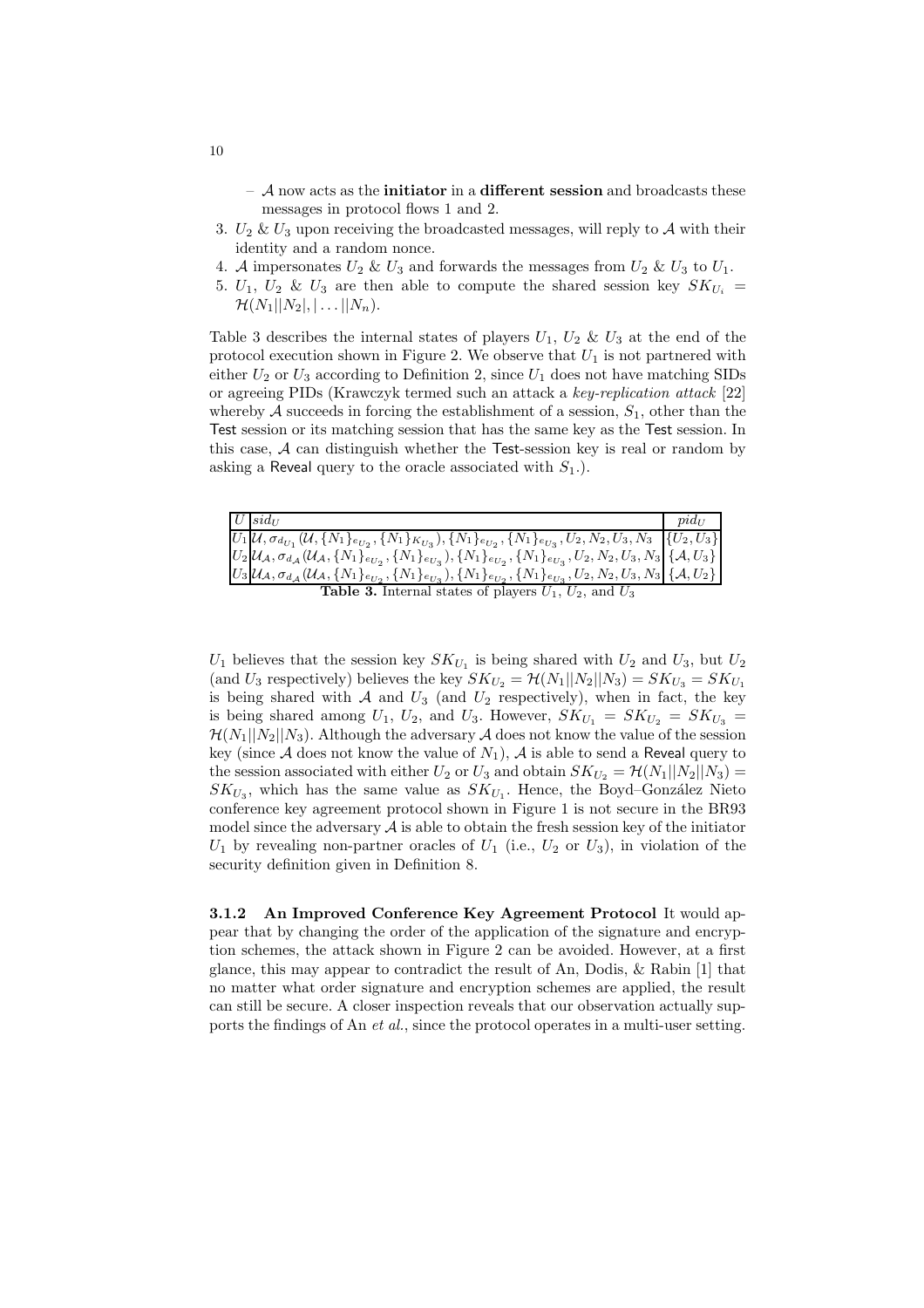Although An et al. found that signature and encryption schemes can be applied in either order in the two user setting, they found some further restrictions in the multi-user setting. These restrictions are that the sender's identity must be included in every encryption and the recipient's identity must be included in every signature. In this case, swapping the order of the encryption and signature schemes happens to cause the protocol to fulfil these requirements.

An alternative way to prevent the attack is to include the sender's identity in each encryption and also the session identifier, sid, in the key derivation function. We use the same construct for  $sid$  (i.e., the concatentation of all messages received) as used by Boyd  $&$  González Nieto. In the improved protocol, the adversary  $A$  will not be able to "claim" ownership of the encrypted message  $\{N_1, U_1\}_{e_{U_i}}$  since the identity of the initiator is included in the encryption. Since the construct of the session key in the improved protocol comprises the associated sid, a different sid will imply a different session key. Hence, the attack shown in Figure 2 will no longer be valid against this improved protocol.

3.1.3 Limitations of Existing Proof In the existing proof, the security of the protocol is proved by finding a reduction to the security of the encryption and signature schemes used. The number of protocol participants in the proof simulation,  $p$ , is assumed to be equal to the number of players allowed in the model, n, where n is polynomial in the security parameter k. In its reductionist approach, the proof assumes that there exists an adversary  $A$  who can gain a non-negligible advantage,  $\mathsf{Adv}^{\mathcal{A}}(k)$ , in distinguishing the test key from a random one. An attacker is then constructed that uses  $A$  to break either the underlying encryption scheme or the signature scheme.

In the context of the attack shown in Figure 2, assume that the number of protocol participants in the proof simulation is three. The proof then assumes that the number of parties in the model is also three. However, in order to carry out the attack, we have to corrupt a  $4^{\text{th}}$  player (i.e.,  $U_4$ , an outsider as shown in Figure 3) to obtain the signature key of  $U_4$ .



Fig. 3. Insiders vs outsider

Since  $U_4$  does not exist in the model assumed by the proof, the attacker against the encryption and signature schemes cannot simulate the Corrupt( $U_4$ ) query for  $\mathcal A$  and the proof fails since although  $\mathcal A$  succeeds, it cannot be used to break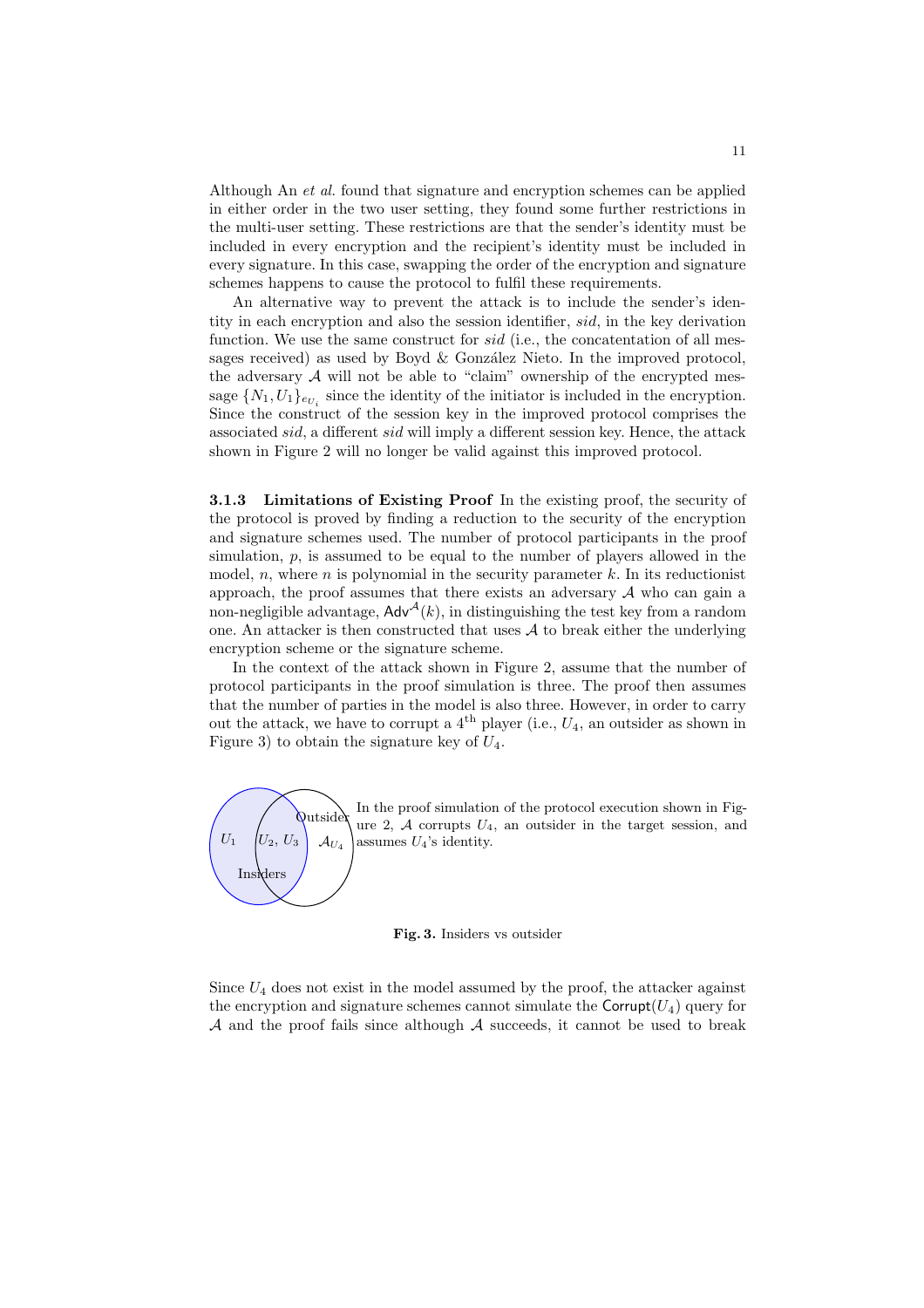either the encryption or signature schemes. Our observation is consistent with the above results of An et al., which highlight the underlying cause of the proof breakdown – the proof environment effectively did not allow a multi-user setting in which to analyse the signature and encryption schemes.

#### 3.2 Jakobsson–Pointcheval MAKEP

Figure 4 describes the published version of JP-MAKEP [18], which was designed for low power computing devices<sup>1</sup>. JP-MAKEP carries a claimed proof of security in the BR93 model but uses the notion of SIDs in the definition of partnership. There are two communicating principals in MAKEP, namely the server B and the client of limited computing resources, A. The security goals of the protocol are mutual authentication and key establishment between the two communicating principals. A and  $B$  are each assumed to know the public key of the other party (i.e.,  $g^{x_B}$  and  $g^{x_A}$  respectively).

| Client A $(x_A, q^{xA})$                                     | Server $B(x_B, g^{x_B})$                                                                                                                        |
|--------------------------------------------------------------|-------------------------------------------------------------------------------------------------------------------------------------------------|
| $a, t \in_R \mathbb{Z}_q, c = q^a, T = q^t, K = (q^{x_B})^a$ |                                                                                                                                                 |
|                                                              | $r = \mathcal{H}_1(T, g^{x_B}, c, K), A' = \mathcal{H}_2(g^{x_B}, c, K) \xrightarrow{ID_B, c, r} K = c^{x_B}, A = \mathcal{H}_2(g^{x_B}, c, K)$ |
| $A' \stackrel{?}{=} A$                                       | A,e<br>$0 \le e \le 2^k$                                                                                                                        |
| $d = t - e x_A \mod q$                                       | $\underline{ID_A, d}$ $r \stackrel{?}{=} \mathcal{H}_1(g^d(g^{x_A})^e, g^{x_B}, c, K)$                                                          |
| $sid = (ID_B, c, r, A, e, ID_A, d)$                          | $sid = (ID_B, c, r, A, e, ID_A, d)$                                                                                                             |
| $sk = \mathcal{H}_0(q^{x_B}, c, K)$                          | $sk = \mathcal{H}_0(q^{x_B}, c, K)$                                                                                                             |

Fig. 4. Jakobsson–Pointcheval MAKEP

3.2.1 Unknown Key Share Attack Figure 5 depicts an example execution of JP-MAKEP in the presence of a malicious adversary  $A$ . At the end of the attack, B believes he shares a session key,  $sk_{BA} = \mathcal{H}_0(g^{x_B}, c, K)$ , with the adversary  $A$ , when in fact the key is being shared with  $A$  (i.e., unknown key share attack). A and B are not partners since they have different SIDs,  $sid_{BA} =$  $(ID_B, c, r, A, e, ID_A, d - ex_A \mod q) \neq sid_{AB}$ , and different perceived partners (i.e.,  $PID_A = A$  and  $PID_B = A$ ).

From Figure 5, we observe that A has terminated the protocol without any partners, in violation of the server-to-client authentication goal. On the other hand, the server,  $B$ , has terminated the protocol with the adversary,  $A$ , as its

<sup>&</sup>lt;sup>1</sup> The original version appeared in the unpublished pre-proceedings of Financial Crypto 2001 with a claimed proof of security in the BR93 model. Nevertheless, a flaw in the protocol was discovered by Wong & Chan [26]. In this published version, the flaw found by Wong & Chan in the original version has been fixed.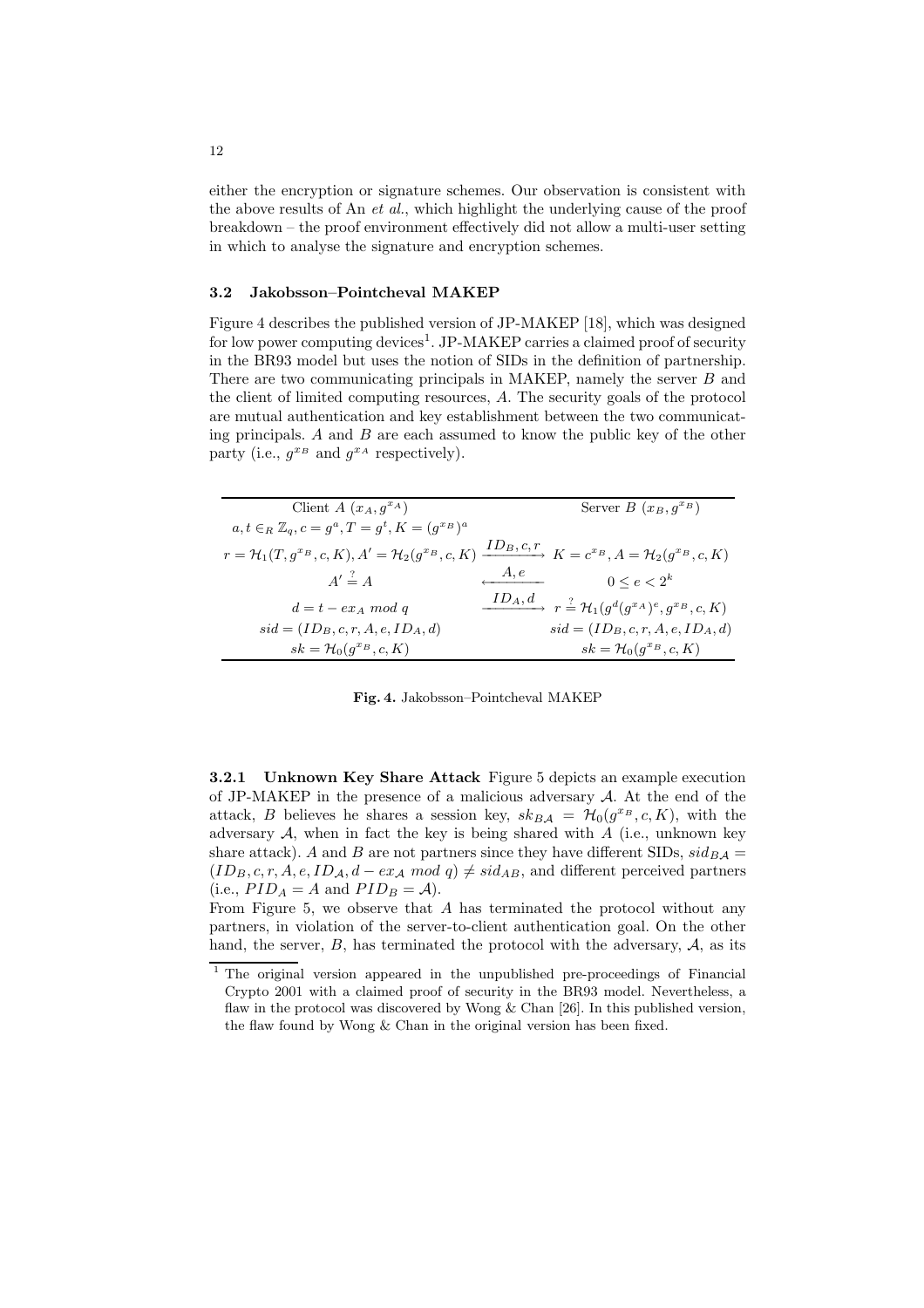| $A(x_A, q^{xA})$                         | $\mathcal{A}(x_{\mathcal{A}}, q^{x_{\mathcal{A}}})$ | $B(x_B, q^{x_B})$                                                                             |
|------------------------------------------|-----------------------------------------------------|-----------------------------------------------------------------------------------------------|
| $ID_B, c, r$                             | $ID_B, c, r$                                        |                                                                                               |
| $A, e' = 0$                              | Fabricate                                           | A,e                                                                                           |
| $ID_A, d = t$                            | Fabricate                                           | $ID_{A}, d - ex_{A} \text{ mod } q$                                                           |
|                                          |                                                     | $r = \mathcal{H}_1(q^{d-ex_{\mathcal{A}}}(q^{x_{\mathcal{A}}})^e, q^{x_{\mathcal{B}}}, c, K)$ |
|                                          |                                                     | $sid_{BA} = (ID_B, c, r, A, e, ID_A, d - ex_A \mod q)$                                        |
|                                          |                                                     | $sid_{AB} = (ID_B, c, r, A, e', ID_A, d) \neq sid_{BA}$                                       |
| $sk_{AB} = \mathcal{H}_0(g^{x_B}, c, K)$ |                                                     | $sk_{BA} = \mathcal{H}_0(q^{x_B}, c, K)$                                                      |

Fig. 5. Unknown key attack on Jakobsson–Pointcheval MAKEP

partner. Hence, the client-to-server authentication is not violated. Consequently, JP-MAKEP is not secure since the adversary is able to obtain a fresh session key of A by revealing a non-partner oracle of  $A$  (i.e., an oracle of  $B$ ), in violation of the security definition given in Definition 8. A fix for JP-MAKEP is to change  $0 \le e < 2^k$  in the protocol specification to  $0 < e < 2^k$ .

3.2.2 Flaws in Existing Proof In the proof simulation of the protocol, let P be another client where  $P \neq A, B$ . P is clearly the "outsider" in the target session of Figure 5 that  $A$  is attacking.  $A$  then corrupts  $P$ , the outsider, and assumes P's identity. This is allowed in the existing proof [18, Lemma 3] for the server-to-client authentication, since it is claimed that the JP-MAKEP provides partial forward-secrecy whereby corruption of the client may not help to recover the session keys.

The proof assumes that the probability of  $A$  violating the server-to-client authentication is negligible. In the context of the attack shown in Figure 5, A managed to violate the server-to-client authentication by corrupting a nonpartner player,  $P$ . By violating the server-to-client authentication,  $A$  is then able to distinguish a real key or a random key by asking a Reveal query to a nonpartner server oracle of A, and hence violate the server-to-client authentication with non-negligible probability. The discrete logarithm breaker  $A_{\mathcal{DL}}$  (which is constructed using  $A$ ) is unable to obtain a non-negligible probability of breaking the discrete logarithm problem, contradicting the underlying assumption in the proof. Consequently, the proof simulation fails (the result of Reveal and Corrupt queries were not adequately considered in the simulation).

#### 3.3 Wong–Chan MAKEP

Figure 6 describes WC-MAKEP [26], which was proposed as an improvement to the original unpublished version of JP-MAKEP. Note that Figure 6 describes the corrected version of WC-MAKEP, where the computation of  $\sigma = (r_A \oplus r_B)$ by A is replaced by  $\sigma = (r_A \oplus r_B)||ID_B$ .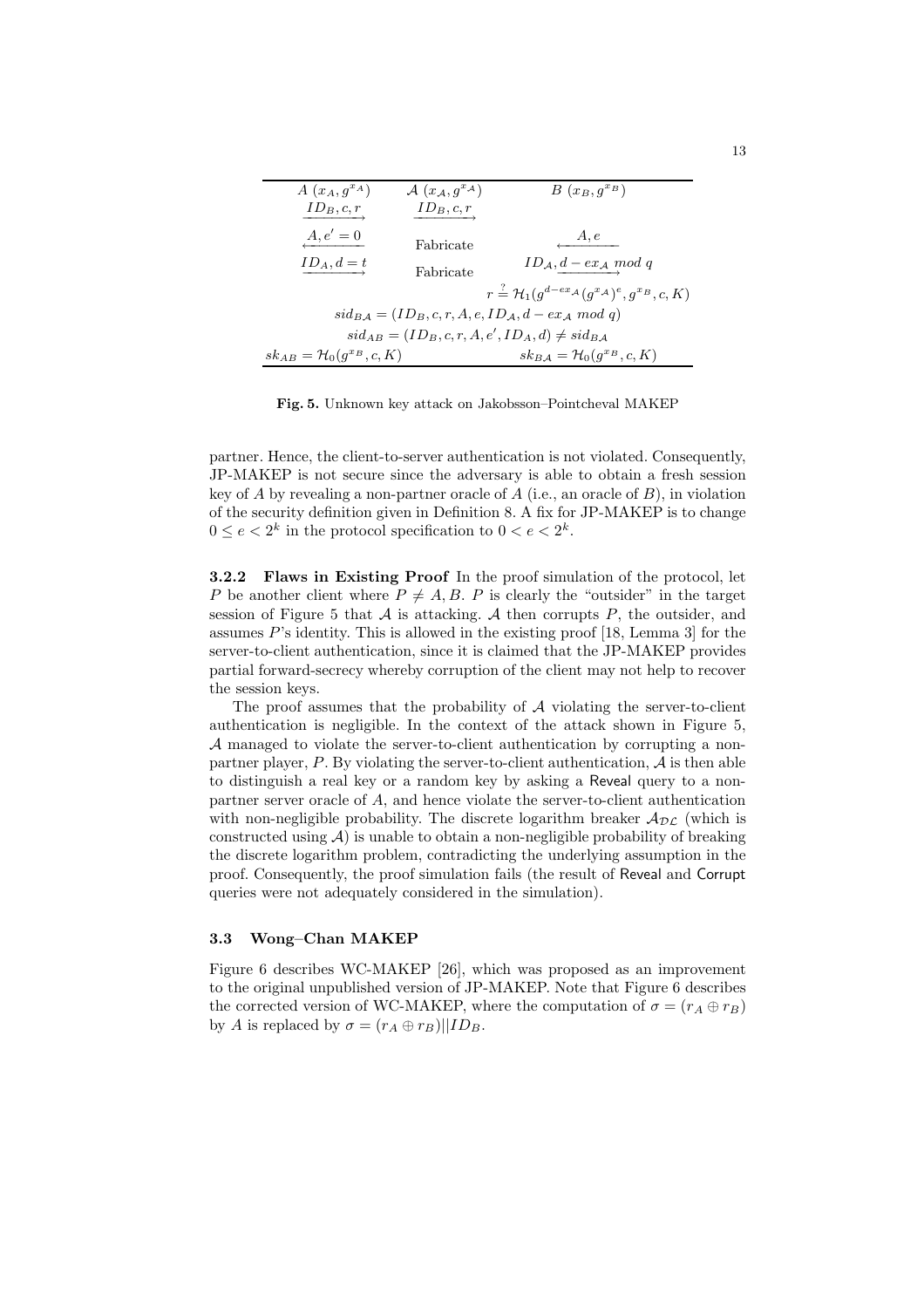| $A(a,q^a)$                                          |                     | $B(SK_B, PK_B)$                                                                           |
|-----------------------------------------------------|---------------------|-------------------------------------------------------------------------------------------|
| $r_A \in_R \{0,1\}^k, x = \{r_A\}_{PK_B}$           |                     |                                                                                           |
| $b \in_R \mathbb{Z}_q \setminus \{0\}, \beta = g^b$ | $Cert_A, \beta, x$  | Decrypt $x$                                                                               |
| $\sigma = (r_A \oplus r_B)  ID_B$                   |                     |                                                                                           |
| $y = a\mathcal{H}(\sigma) + b \mod q$               | ${r_B, ID_B}_{r_A}$ | $r_B \in \{0,1\}^k$                                                                       |
| $SK_{AB} = \mathcal{H}(\sigma)$                     |                     | $q^y \stackrel{?}{=} (q^a)^{\mathcal{H}(\sigma)} \beta$ , $SK_{BA} = \mathcal{H}(\sigma)$ |

Fig. 6. Wong–Chan MAKEP

3.3.1 A New Attack Figure 7 depicts an example execution of WC-MAKEP, where at the end of the protocol execution,  $A$  and  $B$  accept with the same session key,  $SK_{AB} = \mathcal{H}(\sigma) = SK_{BA}$ .

| $Cert_A, \beta, x$              | Fabricate message   | $Cert_A, \beta \cdot g^e, x$                                          |
|---------------------------------|---------------------|-----------------------------------------------------------------------|
| ${r_B, ID_B\}_{r_A}$            |                     | ${r_B, ID_B}_{r_A}$                                                   |
|                                 | $y' = y + e \mod q$ | $q^{y'} \stackrel{?}{=} (q^a)^{\mathcal{H}(\sigma)}(\beta \cdot g^e)$ |
| $SK_{AB} = \mathcal{H}(\sigma)$ |                     | $SK_{BA} = \mathcal{H}(\sigma)$                                       |

Fig. 7. Attack on Wong–Chan MAKEP

However, according to Definition 1, both  $A$  and  $B$  are not partners as  $B$ 's replies are not in response to genuine messages sent by  $A$  (i.e., both  $A$  and  $B$  will not have matching conversations given in Definition 1). Since two non-partner oracles,  $\Pi_{A,B}$  and  $\Pi_{B,A}$ , accept session keys with the same value, the adversary A can reveal a fresh non-partner oracle,  $\Pi_{B,A}$ , and find the session key accepted by  $\Pi_{A,B}$ , in violation of the security definition given in Definition 8. In addition, both oracles of  $A$  and  $B$  have terminated the protocol without any partners, in violation of the mutual authentication goal. Hence, WC-MAKEP is insecure in the BR93 model since the attack outlined in Figure 7 shows that both the key establishment and mutual authentication goals are violated.

**3.3.2 Preventing the Attack** A possible fix to WC-MAKEP is to change the construction of the session key to  $SK = \mathcal{H}(A, B, \beta, x, y, \sigma)$ . The inclusion of the sender's and responder's identities and messages  $(\beta, x, y)$  in the key derivation function effectively binds the session key to all messages sent and received by both A and B [11]. If the adversary changes any of the messages in the transmission, the session key will also be different. Intuitively, the attack shown in Figure 7 will no longer be valid against WC-MAKEP.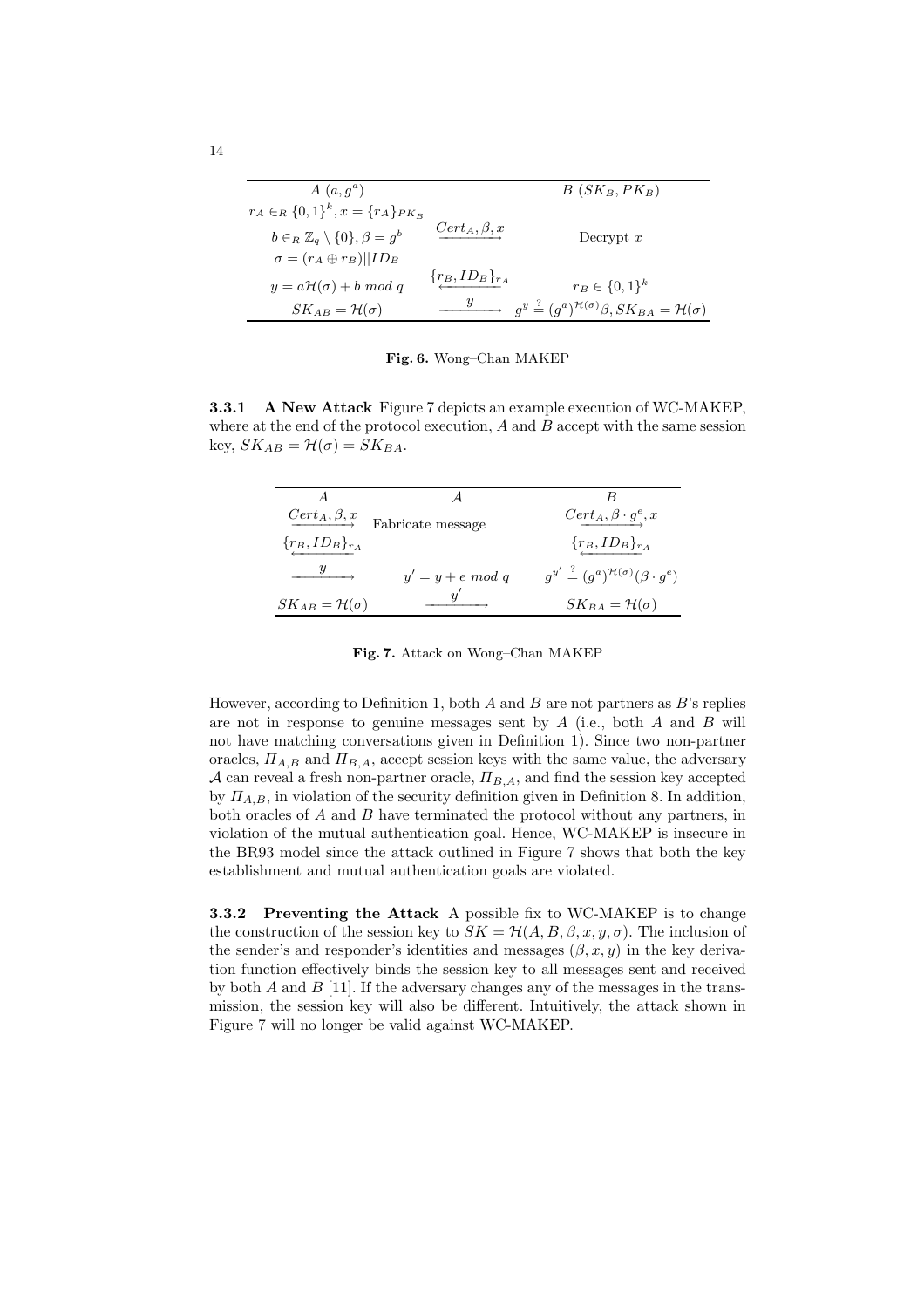**3.3.3 Flaws in Existing Proof** The existing (sketchy) proof fails to provide a proof simulation. In the absence of a game simulation in the existing proof, we may only speculate that the proof fails to adequately consider the simulation of Send and Reveal queries (in the same sense as outlined in Section 3.2.2).

In the flaws in the AMP protocol [23] and EPA protocol [17] revealed by Wan & Wang [25], both proofs fail to provide any proof simulations. These examples highlight the importance of detailed proof simulations, as the omission of such simulations could potentially result in protocols claimed to be secure being, in fact, insecure.

# 4 Flaw in the Proof of an Encryption-Based MT-Authenticator

In this section, we reveal an inadequacy in the specification of the encryption based MT-authenticator proposed by Bellare, Canetti, & Krawczyk [2] and identify a flaw in its proof simulation. We then demonstrate with example protocol (the protocol 2DHPE [16]) how the flaw in the proof of the encryption-based MT-authenticator results in the violation of the key establishment goal in the protocol 2DHPE where a malicious adversary is able to learn a fresh session key. In fact, the attack we reveal on the protocol 2DHPE also applies to protocol 14 that appears in the full version of [15]. Surprisingly, the inadequancy in the specification was not spotted in the proof simulation of the MT-authenticator, and has not previously been spotted in other protocols [15, 16] using this MTauthenticator.

We may speculate that if protocol designers fail to spot this inadequancy in the specification of their protocols, the protocol implementers are also highly unlikely to spot this inadequancy until specific attacks have been demonstrated, as suggested by Bleichenbacher [6].

Having identified the flaw in the proof of the MT-authenticator, we provide a fix to the MT-authenticator specification. As a result of this fix, protocols using the revised encryption based MT-authenticator will no longer be flawed due to their use of this MT-authenticator. The notation used throughout this section is as follows: the notation  $\{\cdot\}_{K_U}$  denotes an encryption of some message m under U's public key,  $K_U$ , and  $MAC_K(m)$  denotes the computation of MAC digest of some message  $m$  under key  $K$ .

#### 4.1 Bellare–Canetti–Krawczyk Encryption-Based MT-Authenticator

Figure 8 describes the encryption based MT-authenticator, which is based on a public-key encryption scheme indistinguishable under chosen-ciphertext attack and the authentication technique used by Krawczyk [21]. Note that the specification of the encryption-based MT-authenticator does not specify the deletion of the received nonce  $v_A$  (incidentally,  $v_A$  is also the one-time MAC key) from B's internal state before sending out the last message.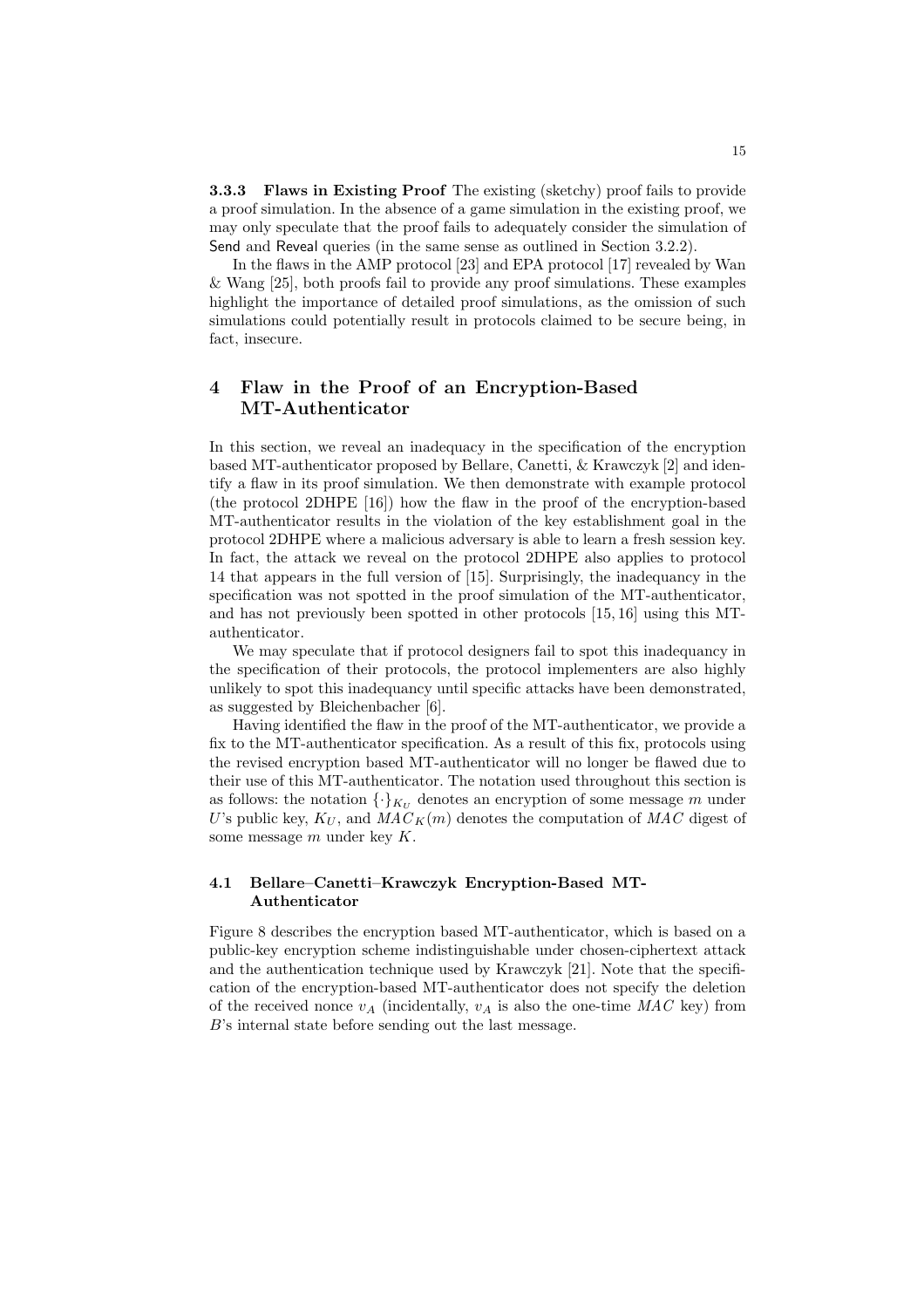| Choose nonce $v_A$       | sid, m                  | Choose message $m$                                                |
|--------------------------|-------------------------|-------------------------------------------------------------------|
|                          | $sid, m, \{v_A\}_{K_B}$ | Decrypt $\{v_A\}_{K_P}$                                           |
| Verify $MAC_{v_A}(m, A)$ |                         | $\overline{C}$ id, $m, MAC_{v_A}(m, A)$ Compute $MAC_{v_A}(m, A)$ |

Fig. 8. Bellare–Canetti–Krawczyk encryption-based MT-authenticator

#### 4.2 Flaw in Existing Proof of MT-Authenticator

In the usual tradition of reductionist proofs, the existing MT-authenticator proof [2] assumes that there exists an adversary  $A$  who can break the MTauthenticator, and an encryption-aided  $MAC$  forger,  $\mathcal F$  is constructed using such an adversary  $A$  against the unforgability of the underlying  $MAC$  scheme. Subsequently, the encryption-aided  $MAC$  forger,  $F$ , can be used to break the encryption scheme.  $\mathcal F$  who has access to a  $MAC$  oracle, is easily constructed as follows:

- guess at random an index  $i$ ,
- for all but the *i*-th session, generate a key  $v_k$  and answer queries as expected,
- if A calls a Session-State Reveal<sup>2</sup> on any session other than the *i*-th session, the response can easily be simulated,
- if  $A$  calls a Session-State Reveal on the *i*-th session,  $\mathcal F$  aborts.

The assumption is that if  $A$  has a non-negligible advantage against the underlying protocol, then  $\mathcal F$  has a non-negligible probability of forging a MAC digest.

Consider the scenario shown in Figure 9. When  $A$  asks for the one-time  $MAC$ key (i.e.,  $v_k$ ) with a Session-State Reveal query, it is perfectly legitimate since this session with SID of  $sid_j$  is not the *i*-th session with SID of  $sid_i$ . Recall that sessions with non-matching SIDs (i.e.,  $sid_i \neq sid_j$ ) are non-partners.

Clearly,  $\mathcal F$  is unable to answer such a query since  $v_A$  is a secret key (note that the MAC oracle to which  $\mathcal F$  has access is associated with  $v_A$ , but  $\mathcal F$  does not know  $v_A$ ). Hence, the proof simulation is aborted and  $\mathcal F$  fails. Consequently,  $\mathcal F$ does not have a non-negligible probability of forging a MAC digest (since it fails) although A has a non-negligible advantage against the security of the underlying protocol, in violation of the underlying assumption in the proof.

#### 4.3 Proposed Fix to the Encryption-Based MT-Authenticator

In this section, we provide a fix to the encryption-based MT-authenticator by requiring that the party concerned delete the received nonce from its internal state before sending out the MAC digest computed using the received nonce.

<sup>&</sup>lt;sup>2</sup> Note that in the original paper of Bellare, Canetti, & Krawczyk [2], a Session-State Reveal is known as a Session-Corruption query.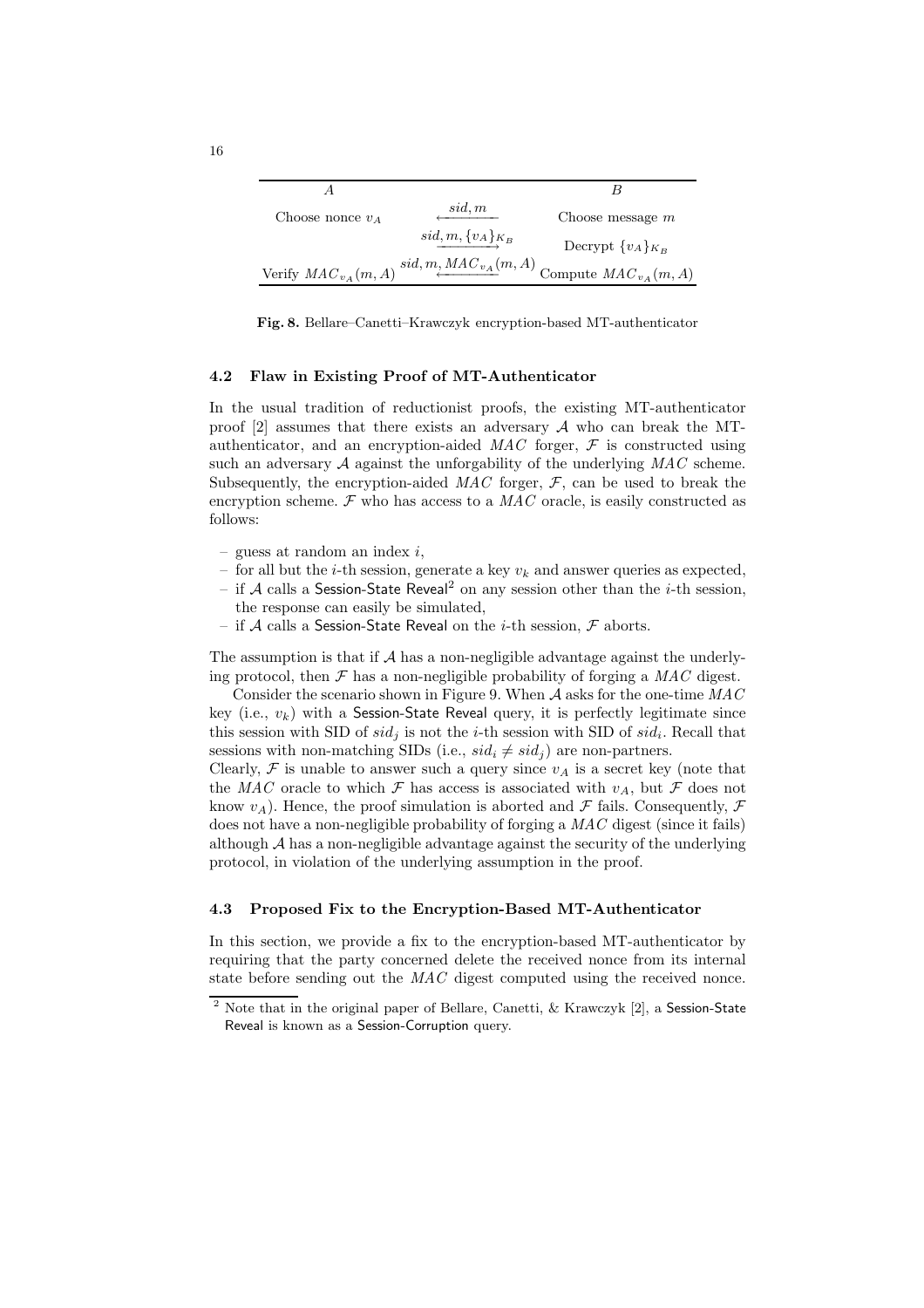|                                               | А         |                                | B |
|-----------------------------------------------|-----------|--------------------------------|---|
|                                               | Intercept | $sid_j, m$                     |   |
| $sid_i, m'$                                   | Fabricate |                                |   |
| $sid_i, m', \{v_A\}_{K_B}$                    | Intercept |                                |   |
|                                               | Fabricate | $sid_j, m, \{v_A\}_{K_B}$      |   |
|                                               |           | $sid_j, m, MAC_{v_A}(m, A)$    |   |
|                                               |           | Session—State Reveal $(sid_j)$ |   |
| $sid_i, m'_\cdot, MAC_{v_A}(m', A)$ Fabricate |           | $v_A$                          |   |

Fig. 9. Execution of encryption-based MT-authenticator in the presence of a malicious adversary, A

With the fix, the adversary will not be able to obtain the value of  $v_A$  using a Session-State Reveal query. Hence, in the proof of the security of the MTauthenticator,  $\mathcal F$  will be able to answer such a query because  $\mathcal F$  is no longer required to return the value of  $v_A$ . Therefore, the attack shown in Figure 9 will no longer be valid, since  $A$  will no longer be able to obtain the value of  $v_A$  and fabricate a  $MAC$  digest.

#### 4.4 An Example Protocol as A Case Study

Figure 10 describes a password-based protocol 2DHPE due to Hitchcock, Tin, Boyd, Gonzalez-Nieto, & Montague [16]. Using the protocol 2DHPE as an example, we demonstrate that as a result of the flaw in the proof of the encryptionbased MT-authenticator, the proof of protocol 2DHPE is also invalid. In the example protocol, both A and B are assumed to share a secret password,  $\pi_{A,B}$ , and the public keys of both  $A$  and  $B$  (i.e.,  $K_A$  and  $K_B$  respectively) are known to all participants in the protocol. The protocol uses the encryption-based MTauthenticator to authenticate the message  $B$ ,  $sid$ ,  $g<sup>y</sup>$  from  $B$ . Figure 11 describes

| $A(\pi_{A,B})$                              |                                            | $B(\pi_{A,B})$                                                 |
|---------------------------------------------|--------------------------------------------|----------------------------------------------------------------|
| $x \in_R \mathbb{Z}_q, v_A \in_R \{0,1\}^k$ | $A, sid, g^x, \{v_A\}_{K_B}$               | $y \in_R \mathbb{Z}_q$                                         |
|                                             |                                            | $v'_A = \mathcal{D}_{d_B}(\{v_A\}_{K_B}), N_B \in_R \{0,1\}^k$ |
| $SK_{A,B} = (g^y)^x$                        | $B, sid, gy, NB, MACv'A(B, sid, gy, A)$    |                                                                |
|                                             | $sid, {A, sid, g^x, N_B, \pi_{A,B}}_{K_B}$ | $SK_{B,A} = (q^x)^y$                                           |

Fig. 10. Hitchcock, Tin, Boyd, González Nieto, & Montague (2003) protocol 2DHPE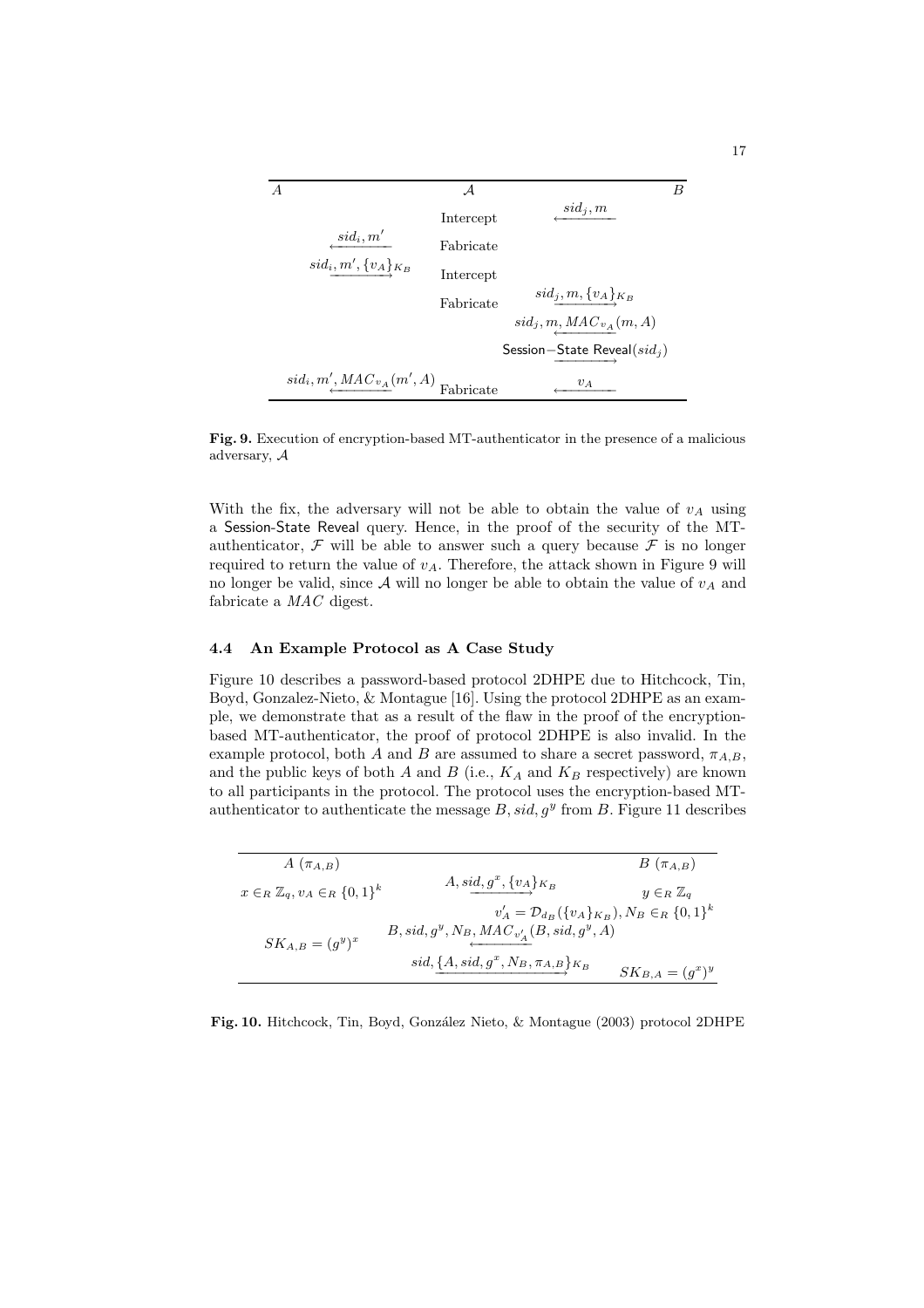an example execution of protocol 2DHPE in the presence of a malicious adversary A (in the UM). We assume that A has a shared password with B,  $\pi_{A,B}$ . At the end of the protocol execution shown in Figure 11, oracle  $\Pi_{A,B}^{sid}$  has accepted a shared session key  $SK_{A,B} = g^{xz}$  with  $\prod_{B,A}^{sid}$ . However, such an oracle (i.e.,  $\Pi_{B,A}^{sid}$ ) does not exist. By sending a Session-State Reveal query to oracle  $\Pi_{B,\mathcal{A}}^{sid}_{\mathcal{A}}, \mathcal{A}$  learns the internal state of  $\Pi_{B,\mathcal{A}}^{sid}_{\mathcal{A}},$  which includes  $v'_A$ . With  $v'_A$ ,  $\mathcal{A}$  can fabricate and send a  $MAC$  digest to  $A$ . Hence, the adversary is able to obtain a fresh session key of  $\Pi_{A,B}^{sid}$  (i.e.,  $SK_{A,B} = g^{xz}$ ) since A knows z (in fact, z is chosen by  $A$ ).

| $A, sid, g^x, \{v_A\}_{K_B}$                 | $A, sid_A, g^x, \{v_A\}_{K_B}$                 | $v'_A = \mathcal{D}_{d_B}(\{v_A\}_{K_B})$                    |
|----------------------------------------------|------------------------------------------------|--------------------------------------------------------------|
|                                              |                                                | $B, sid_{\mathcal{A}}, g^y, N_B, MAC_{v'_A}(B, sid, g^y, A)$ |
|                                              | Session - State Reveal $(B,sid_{\mathcal{A}})$ |                                                              |
|                                              | $B, sid, g^z, N_B, MAC_{v'_A}(B, sid, g^z, A)$ | $v_A$                                                        |
| $sid, \{A, sid, g^x, N_B, \pi_{A,B}\}_{K_B}$ |                                                |                                                              |
| $SK_{A,B}=g^{xz}$                            |                                                |                                                              |

Fig. 11. Execution of protocol 2DHPE in the presence of a malicious adversary

However, if the encryption-based MT-authenticator requires  $B$  to delete the received nonce  $v'_A$  from B's internal sate before sending out message 3, then A will not be able to obtain the value of  $v'_A$  with a Session-State Reveal query and fabricate  $MAC_{v'_A}(B, sid, g^y, A)$ . Consequently, protocol 2DHPE will be secure.

### 5 Conclusion

Through a detailed study of several protocols and an authenticator with claimed proofs of security, we have concluded that specifying correct computational complexity proofs for protocols remains a hard problem. However, we have identified three areas where protocol proofs are likely to fail, namely: an inappropriate proof model environment, Send, Reveal and Corrupt queries not adequately considered in the proof simulations, and omission of proof simulations.

We also observe that certain constructions of session keys may contribute to the security of the key establishment protocol. This observation supports the findings of recent work of Choo, Boyd, & Hitchcock [11], who describe a way of constructing session keys, as described below:

– the identities and roles of the participants to provide resilience against unknown key share attacks and reflection attacks since the inclusion of the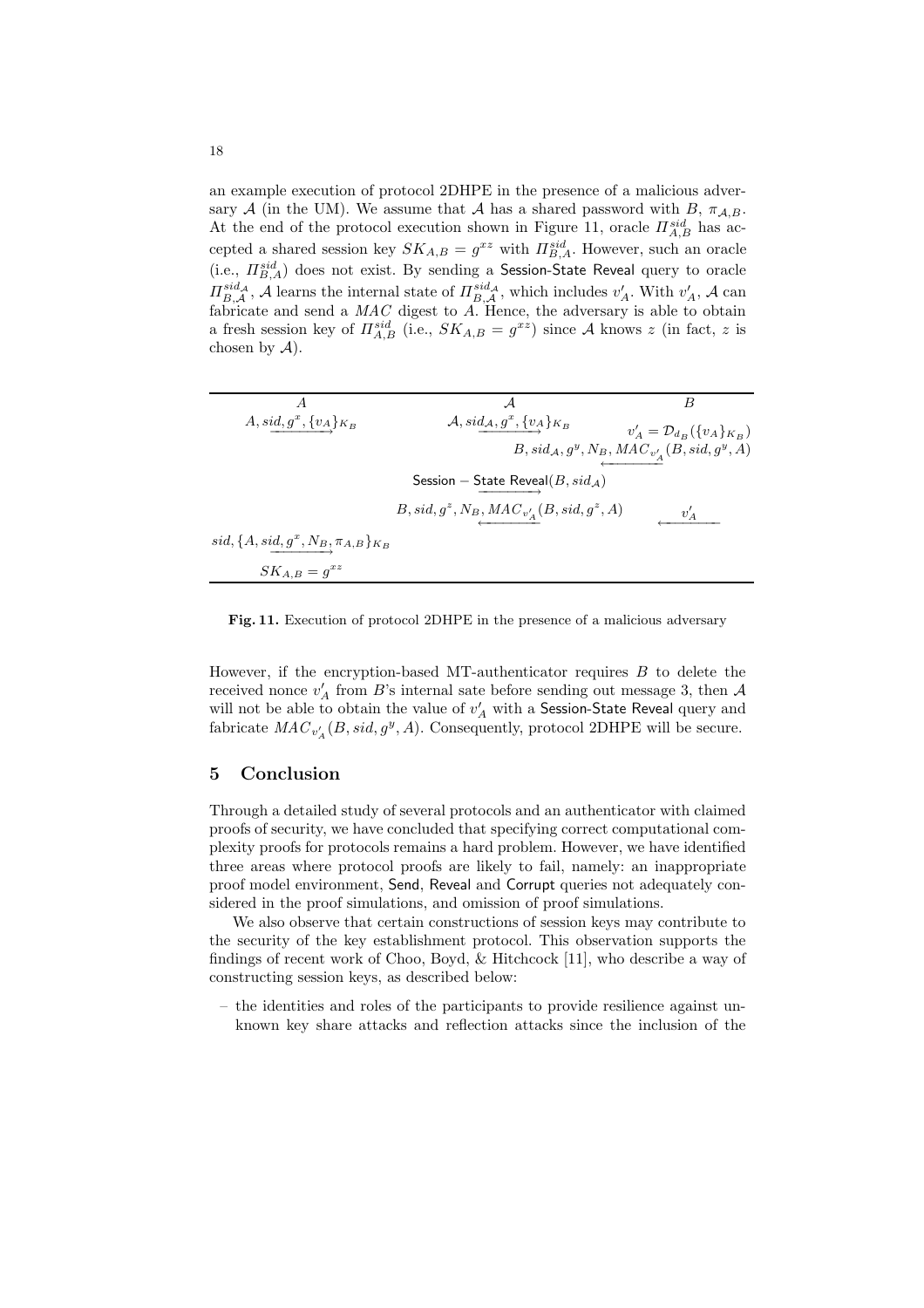identities of both the participants and role asymmetry effectively ensures some sense of direction. If the role of the participants or the identities of the (perceived) partner participants change, the session keys will also be different.

– the unique SIDs to ensure that session keys will be fresh, and if SIDs are defined as the concatenation of messages exchanged during the protocol execution, messages altered during the transmission will result in different session keys (and prevents the key replicating attack [22] in the Bellare–Rogaway and Canetti–Krawczyk models).

# 6 Acknowledgements

This work was partially funded by the Australian Research Council Discovery Project Grant DP0345775. The first author would like to thank Dr. Juan Manuel González Nieto of Information Security Institute for his insightful discussions on the conference key agreement protocol.

# References

- 1. J. H. An, Y. Dodis, and T. Rabin. On the Security of Joint Signature and Encryption. In Eurocrypt 2002, pages 83–107. Springer-Verlag, 2002. Vol. 2332/2002 of LNCS.
- 2. M. Bellare, R. Canetti, and H. Krawczyk. A Modular Approach to The Design and Analysis of Authentication and Key Exchange Protocols. In STOC 1998, pages 419–428. ACM Press, 1998.
- 3. M. Bellare, D. Pointcheval, and P. Rogaway. Authenticated Key Exchange Secure Against Dictionary Attacks. In Eurocrypt 2000, pages 139 – 155. Springer-Verlag, 2000. Vol. 1807/2000 of LNCS.
- 4. M. Bellare and P. Rogaway. Entity Authentication and Key Distribution. In Crypto 1993, pages 110–125. Springer-Verlag, 1993. Vol. 773/1993 of LNCS.
- 5. M. Bellare and P. Rogaway. Provably Secure Session Key Distribution: The Three Party Case. In STOC 1995, pages 57–66. ACM Press, 1995.
- 6. D. Bleichenbacher. Breaking a Cryptographic Protocol with Pseudoprimes. In PKC 2005, pages 9–15. Springer-Verlag, 2005. Vol. 3386/2005 of LNCS.
- 7. C. Boyd and A. Mathuria. Protocols for Authentication and Key Establishment. Springer-Verlag, June 2003.
- 8. C. Boyd and J. M. González Nieto. Round-optimal Contributory Conference Key Agreement. In PKC 2003, pages 161–174. Springer-Verlag, 2003. Vol. 2567/2003 of LNCS.
- 9. E. Bresson, O. Chevassut, and D. Pointcheval. Provably Authenticated Group Diffie–Hellman Key Exchange — The Dynamic Case. In Asiacrypt 2001, pages 209–223. Springer-Verlag, 2001. Vol. 2248/2001 of LNCS.
- 10. R. Canetti and H. Krawczyk. Analysis of Key-Exchange Protocols and Their Use for Building Secure Channels (Extended version available from http://eprint. iacr.org/2001/040/). In Eurocrypt 2001, pages 453–474. Springer-Verlag, 2001. Vol. 2045/2001 of LNCS.